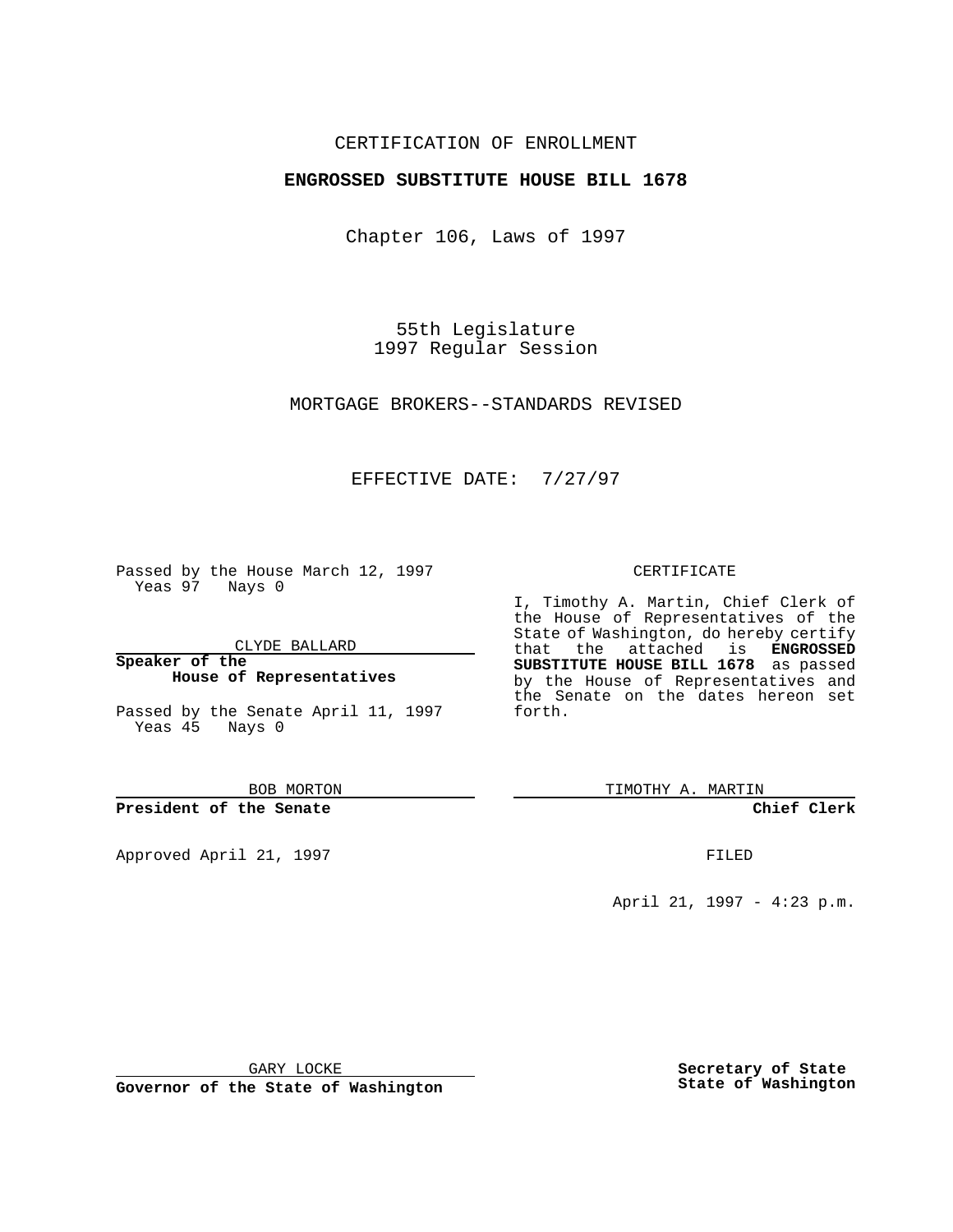# **ENGROSSED SUBSTITUTE HOUSE BILL 1678** \_\_\_\_\_\_\_\_\_\_\_\_\_\_\_\_\_\_\_\_\_\_\_\_\_\_\_\_\_\_\_\_\_\_\_\_\_\_\_\_\_\_\_\_\_\_\_

\_\_\_\_\_\_\_\_\_\_\_\_\_\_\_\_\_\_\_\_\_\_\_\_\_\_\_\_\_\_\_\_\_\_\_\_\_\_\_\_\_\_\_\_\_\_\_

Passed Legislature - 1997 Regular Session

#### **State of Washington 55th Legislature 1997 Regular Session**

**By** House Committee on Financial Institutions & Insurance (originally sponsored by Representatives L. Thomas, Smith, Wolfe, Sullivan and Zellinsky)

Read first time 02/19/97.

 AN ACT Relating to standards for licensing mortgage brokers; amending RCW 19.146.010, 19.146.020, 19.146.0201, 19.146.030, 19.146.050, 19.146.060, 19.146.080, 19.146.200, 19.146.205, 19.146.210, 19.146.215, 19.146.220, 19.146.228, 19.146.235, 19.146.240, 19.146.245, 19.146.250, 19.146.260, 19.146.265, and 19.146.280; adding a new section to chapter 82.04 RCW; and repealing RCW 19.146.090.

BE IT ENACTED BY THE LEGISLATURE OF THE STATE OF WASHINGTON:

 **Sec. 1.** RCW 19.146.010 and 1994 c 33 s 3 are each amended to read as follows:

 Unless the context clearly requires otherwise, the definitions in this section apply throughout this chapter.

 (1) "Affiliate" means any person who directly or indirectly through one or more intermediaries, controls, or is controlled by, or is under common control with another person.

 (2) "Borrower" means any person who consults with or retains a mortgage broker or loan originator in an effort to obtain or seek advice or information on obtaining or applying to obtain a residential mortgage loan for himself, herself, or persons including himself or herself, regardless of whether the person actually obtains such a loan.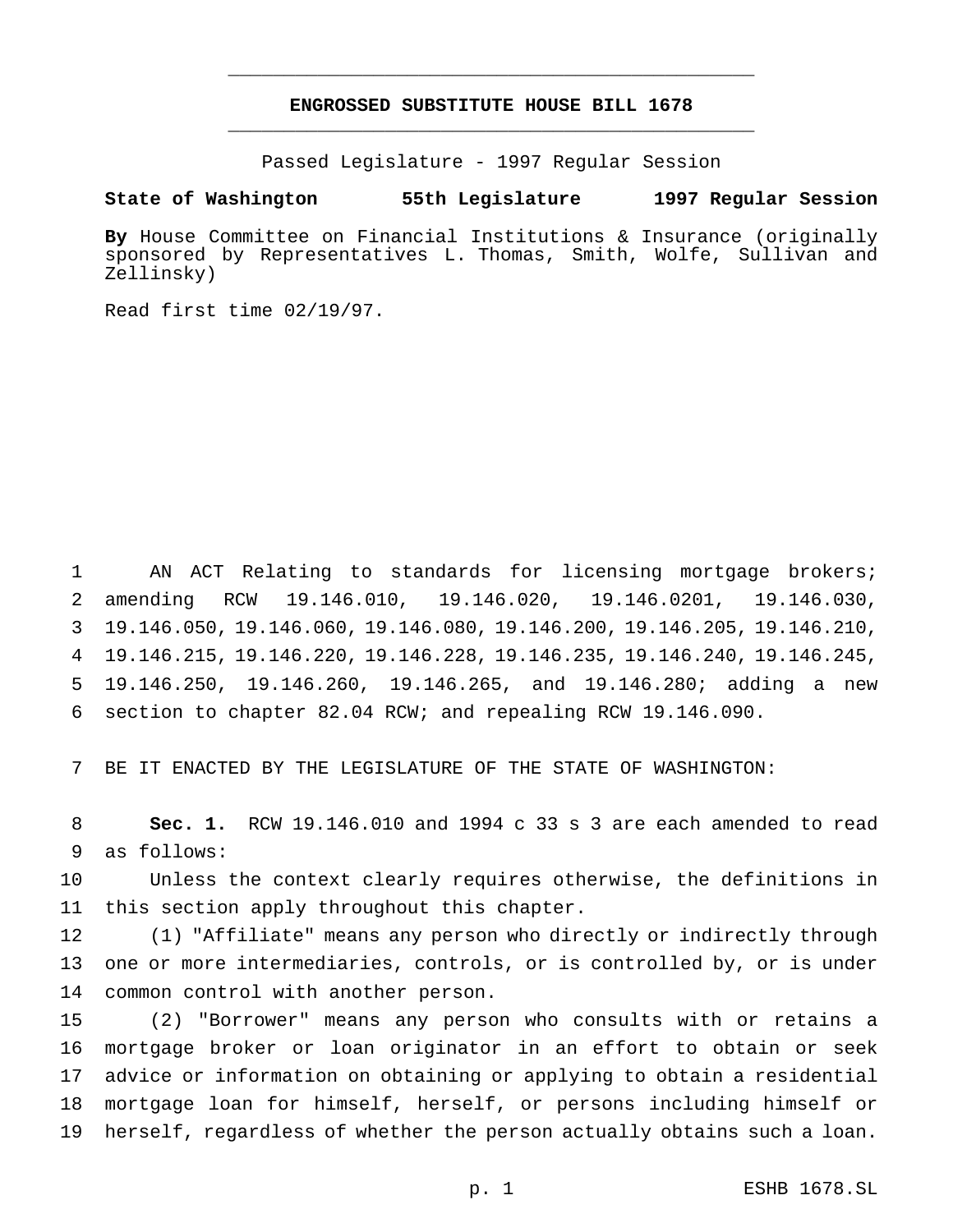1 (3) "Computer loan ((origination)) information systems" or "((CLO)) 2 CLI system" means the real estate mortgage financing information system defined by rule of the director.

 (4) "Department" means the department of financial institutions. (5) "Designated broker" means a natural person designated by the applicant for a license or licensee who meets the experience, education, and examination requirements set forth in RCW 8 19.146.210(1)(e).

(6) "Director" means the director of financial institutions.

 $((+6))$   $(7)$  "Employee" means an individual who has an employment relationship acknowledged by both the employee and the licensee, and the individual is treated as an employee by the licensee for purposes of compliance with federal income tax laws.

 $((+7))$   $(8)$  "Independent contractor" or "person who independently contracts" means any person that expressly or impliedly contracts to perform mortgage brokering services for another and that with respect to its manner or means of performing the services is not subject to the other's right of control, and that is not treated as an employee by the other for purposes of compliance with federal income tax laws.

 $((\{8\}))(9)$  "Investigation" means an examination undertaken for the purpose of detection of violations of this chapter or securing 22 information lawfully required under this chapter.

 (10) "Loan originator" means a person employed, either directly or indirectly, or retained as an independent contractor by a person required to be licensed as a mortgage broker, or a natural person who represents a person required to be licensed as a mortgage broker, in 27 the performance of any act specified in subsection  $((+10))$   $(12)$  of this section.

 $((+9))$   $(11)$  "Lock-in agreement" means an agreement with a borrower made by a mortgage broker or loan originator, in which the mortgage broker or loan originator agrees that, for a period of time, a specific interest rate or other financing terms will be the rate or terms at which it will make a loan available to that borrower.

34 (( $(10)$ )) (12) "Mortgage broker" means any person who for compensation or gain, or in the expectation of compensation or gain (a) makes a residential mortgage loan or assists a person in obtaining or applying to obtain a residential mortgage loan or (b) holds himself or herself out as being able to make a residential mortgage loan or assist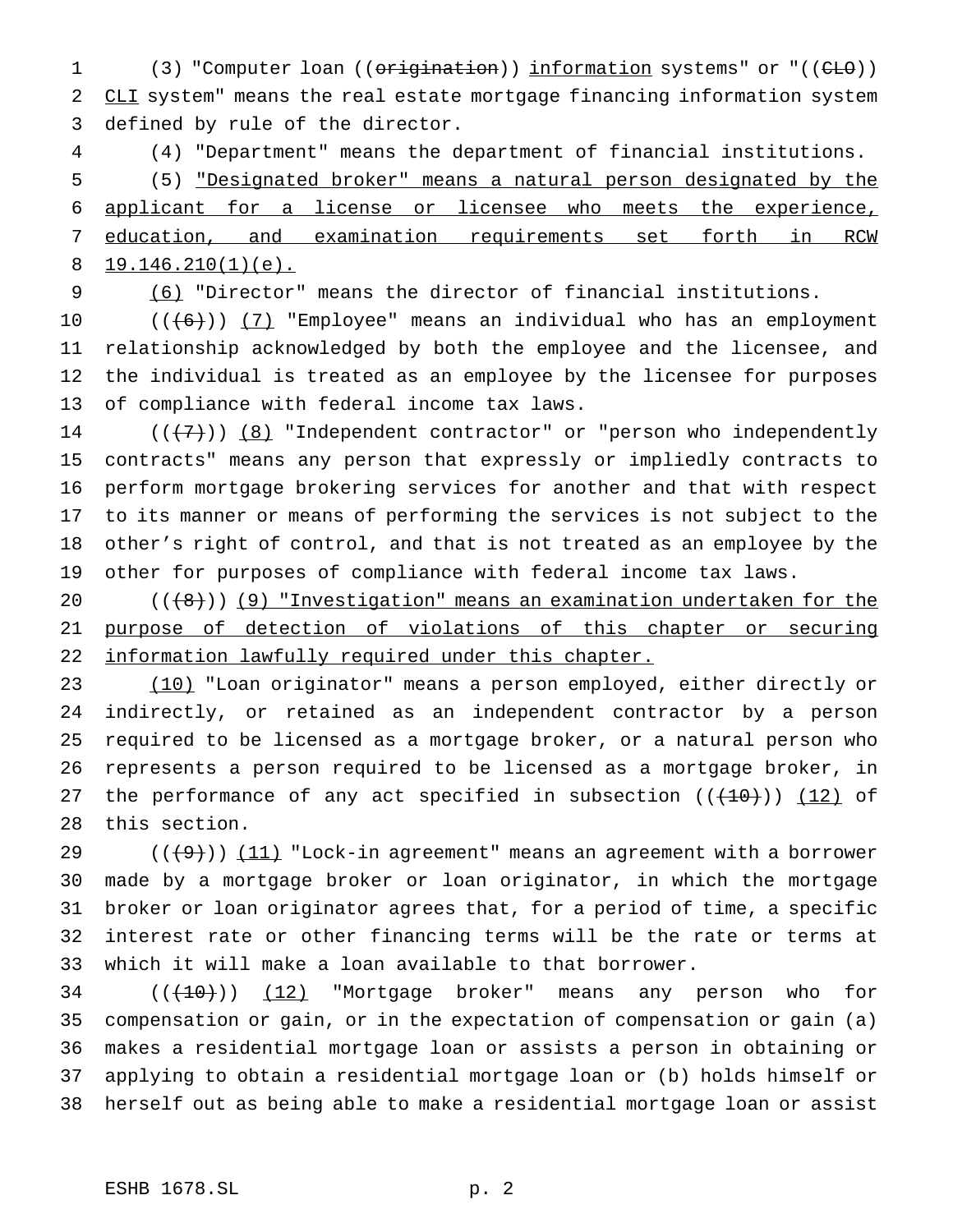a person in obtaining or applying to obtain a residential mortgage loan.

  $((+11))$   $(13)$  "Person" means a natural person, corporation, company, limited liability corporation, partnership, or association.

5 (( $(12)$ )) (14) "Residential mortgage loan" means any loan primarily for personal, family, or household use secured by a mortgage or deed of trust on residential real estate upon which is constructed or intended to be constructed a single family dwelling or multiple family dwelling of four or less units.

 $((+13))$   $(15)$  "Third-party provider" means any person other than a mortgage broker or lender who provides goods or services to the mortgage broker in connection with the preparation of the borrower's loan and includes, but is not limited to, credit reporting agencies, title companies, appraisers, structural and pest inspectors, or escrow companies.

 **Sec. 2.** RCW 19.146.020 and 1994 c 33 s 5 are each amended to read as follows:

 (1) Except as provided under subsections (2) and (3) of this section, the following are exempt from all provisions of this chapter: 20 (a) Any person doing business under the laws of  $((\overline{\text{this}}))$  the state 21 of Washington or the United States relating to commercial banks, bank holding companies, savings banks, trust companies, savings and loan associations, credit unions, consumer loan companies, insurance companies, or real estate investment trusts as defined in 26 U.S.C. Sec. 856 and the affiliates, subsidiaries, and service corporations thereof;

 (b) An attorney licensed to practice law in this state who is not principally engaged in the business of negotiating residential mortgage loans when such attorney renders services in the course of his or her practice as an attorney;

 (c) Any person doing any act under order of any court, except for a person subject to an injunction to comply with any provision of this 33 chapter or any order of the director issued under this chapter;

 (d) Any person making or acquiring a residential mortgage loan solely with his or her own funds for his or her own investment without intending to resell the residential mortgage loans;

 (e) A real estate broker or salesperson licensed by the state who obtains financing for a real estate transaction involving a bona fide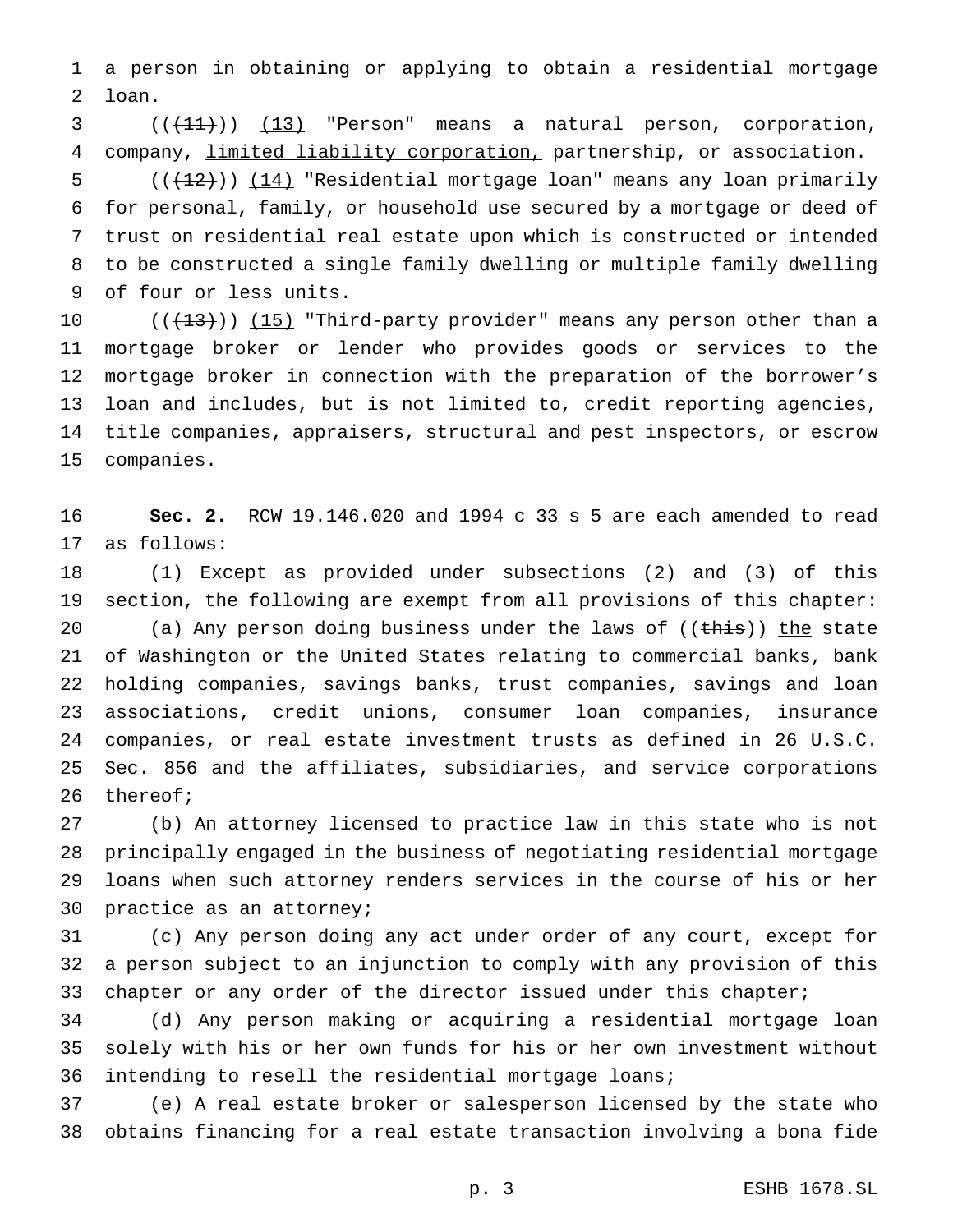sale of real estate in the performance of his or her duties as a real estate broker and who receives only the customary real estate broker's or salesperson's commission in connection with the transaction;

 (f) Any mortgage broker approved and subject to auditing by the 5 federal national mortgage association((<del>, the government national</del> mortgage association,)) or the federal home loan mortgage corporation;

 (g) The United States of America, the state of Washington, any other state, and any Washington city, county, or other political subdivision, and any agency, division, or corporate instrumentality of 10 any of the entities in this subsection  $(1)(g)$ ; and

 (h) A real estate broker who provides only information regarding 12 rates, terms, and lenders in connection with a ((CLO)) CLI system, who receives a fee for providing such information, who conforms to all rules of the director with respect to the providing of such service, and who discloses on a form approved by the director that to obtain a loan the borrower must deal directly with a mortgage broker or lender. However, a real estate broker shall not be exempt if he or she does any of the following:

 (i) Holds himself or herself out as able to obtain a loan from a lender;

 (ii) Accepts a loan application, or submits a loan application to a lender;

 (iii) Accepts any deposit for third-party services or any loan fees from a borrower, whether such fees are paid before, upon, or after the closing of the loan;

 (iv) Negotiates rates or terms with a lender on behalf of a borrower; or

(v) Provides the disclosure required by RCW 19.146.030(1).

 (2) Those persons otherwise exempt under subsection (1)(d) or (f) of this section must comply with RCW 19.146.0201 and shall be subject to the director's authority to issue a cease and desist order for any violation of RCW 19.146.0201 and shall be subject to the director's authority to obtain and review books and records that are relevant to any allegation of such a violation.

 (3) Any person otherwise exempted from the licensing provisions of this chapter may voluntarily submit an application to the director for a mortgage broker's license. The director shall review such application and may grant or deny licenses to such applicants upon the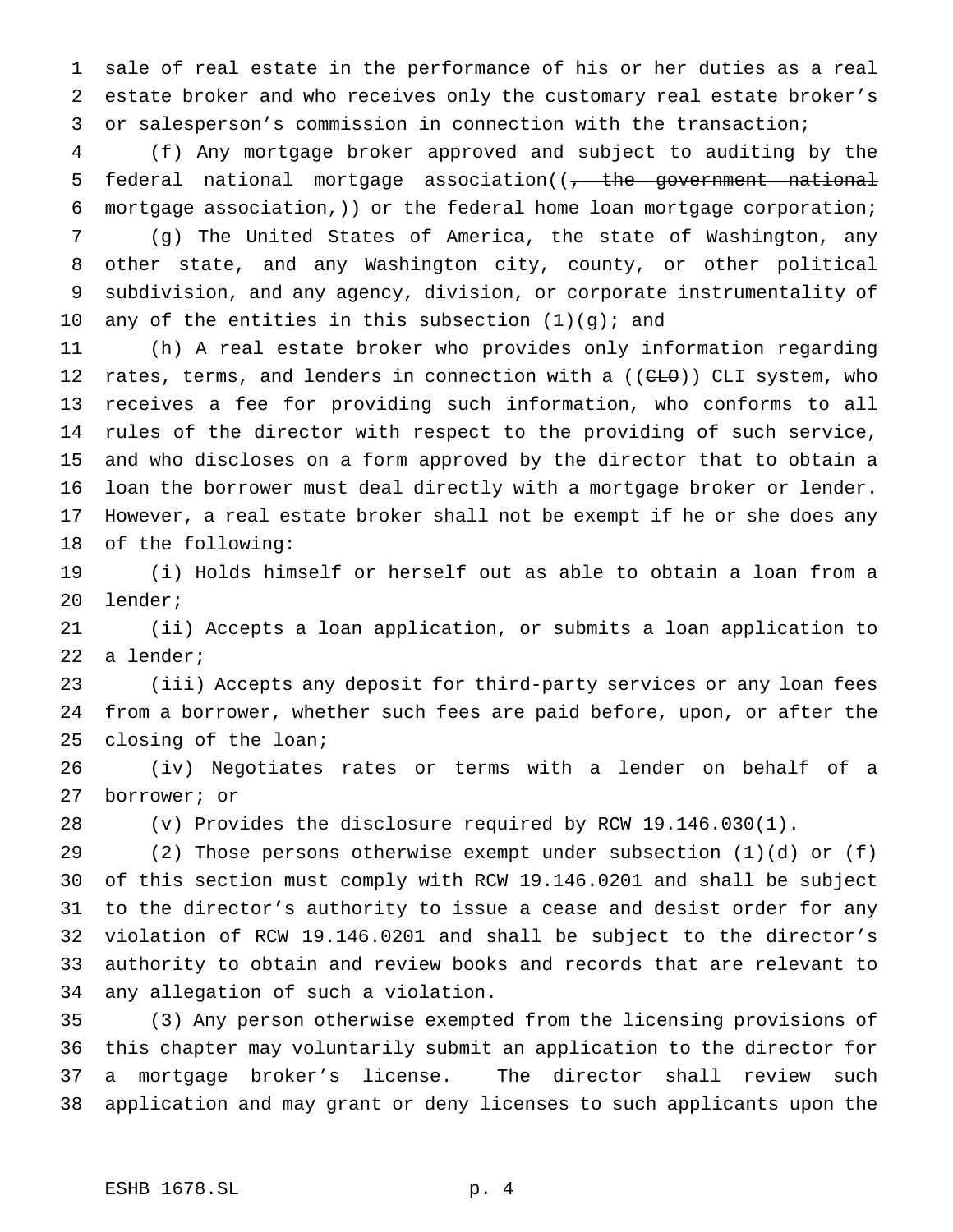same grounds and with the same fees as may be applicable to persons required to be licensed under this chapter.

 (a) Upon receipt of a license under this subsection, such an applicant is required to continue to maintain a valid license, is subject to all provisions of this chapter, and has no further right to claim exemption from the provisions of this chapter except as provided in (b) of this subsection.

 (b) Any licensee under this subsection who would otherwise be exempted from the requirements of licensing by RCW 19.146.020 may apply to the director for exemption from licensing. The director shall adopt rules for reviewing such applications and shall grant exemptions from licensing to applications which are consistent with those rules and consistent with the other provisions of this chapter.

 **Sec. 3.** RCW 19.146.0201 and 1994 c 33 s 6 are each amended to read as follows:

16 It is ((unlawful)) a violation of this chapter for a loan originator, mortgage broker required to be licensed under this chapter, or mortgage broker otherwise exempted from this chapter under RCW 19.146.020(1) (d) or (f) in connection with a residential mortgage loan to:

 (1) Directly or indirectly employ any scheme, device, or artifice to defraud or mislead borrowers or lenders or to defraud any person; (2) Engage in any unfair or deceptive practice toward any person;

(3) Obtain property by fraud or misrepresentation;

 (4) Solicit or enter into a contract with a borrower that provides in substance that the mortgage broker may earn a fee or commission through the mortgage broker's "best efforts" to obtain a loan even though no loan is actually obtained for the borrower;

 (5) Solicit, advertise, or enter into a contract for specific interest rates, points, or other financing terms unless the terms are actually available at the time of soliciting, advertising, or contracting from a person exempt from licensing under RCW 19.146.020(1) (f) or (g) or a lender with whom the mortgage broker maintains a written correspondent or loan brokerage agreement under RCW 19.146.040; (6) Fail to make disclosures to loan applicants and noninstitutional investors as required by RCW 19.146.030 and any other applicable state or federal law;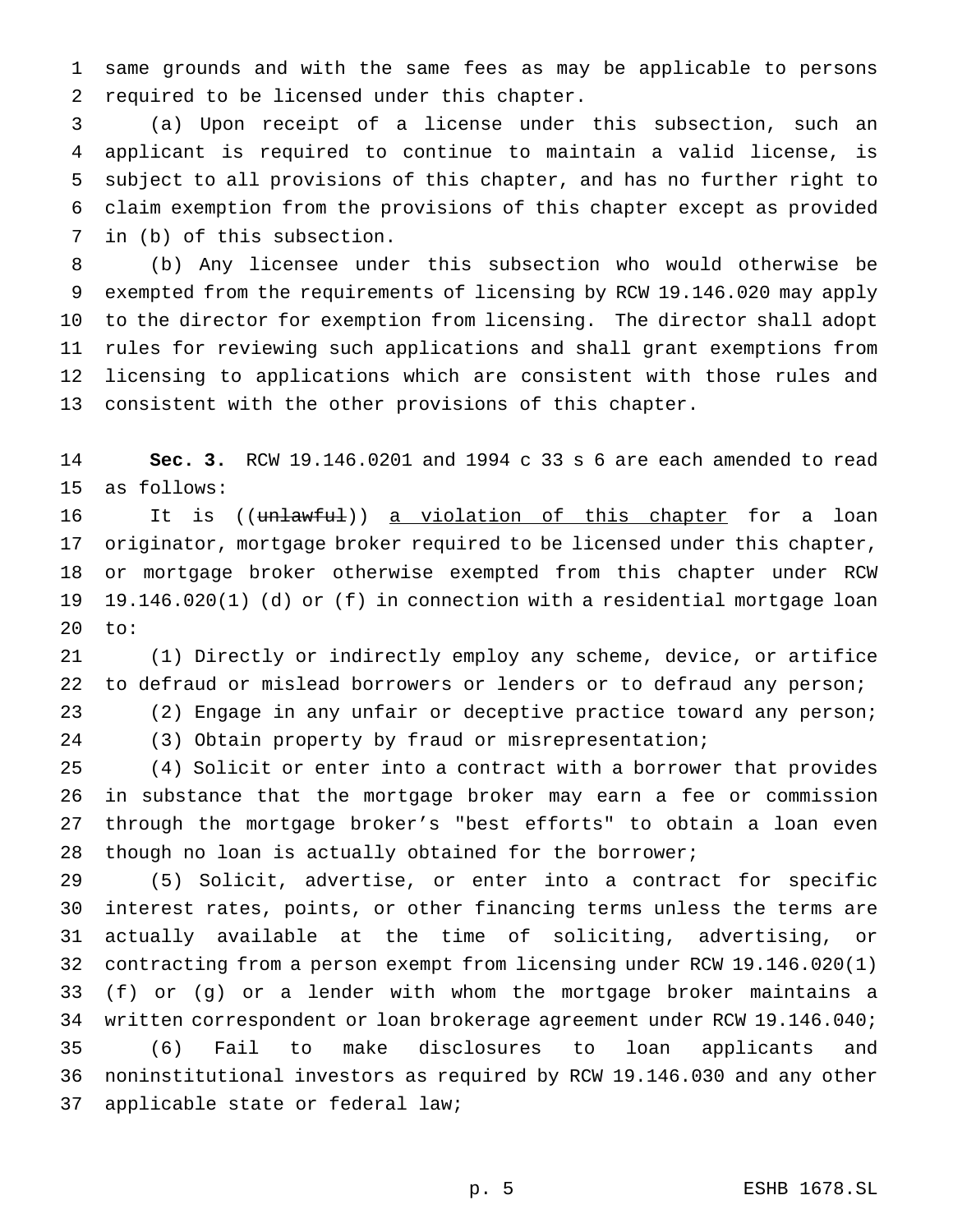(7) Make, in any manner, any false or deceptive statement or representation with regard to the rates, points, or other financing terms or conditions for a residential mortgage loan or engage in bait and switch advertising;

 (8) Negligently make any false statement or knowingly and willfully make any omission of material fact in connection with any reports filed 7 by a ((<del>licensee,</del>)) mortgage broker or in connection with any 8 ((examination of the licensee's business)) investigation conducted by 9 the department;

 (9) Make any payment, directly or indirectly, to any appraiser of a property, for the purposes of influencing the independent judgment of 12 the appraiser with respect to the value of the property;

13 (10) ((Fail to include the words "licensed mortgage broker" in any advertising for the broker's services that is directed at the general 15 public if the person is required to be licensed under this chapter;

16 (11)) Advertise any rate of interest without conspicuously disclosing the annual percentage rate implied by such rate of interest or otherwise fail to comply with any requirement of the truth-in-19 lending act, 15 U.S.C. Sec. 1601 and Regulation Z, 12 C.F.R. Sec. 226, 20 the Real Estate Settlement Procedures Act, 12 U.S.C. Sec. 2601 and 21 Regulation X, 24 C.F.R. Sec. 3500, or the equal credit opportunity act, 15 U.S.C. Sec. 1691 and Regulation B, Sec. 202.9, 202.11, and 202.12, as now or hereafter amended, in any advertising of residential mortgage loans or any other mortgage brokerage activity;

 $((+12))$   $(11)$  Fail to pay third-party providers no later than thirty days after the recording of the loan closing documents or ninety days after completion of the third-party service, whichever comes first, unless otherwise agreed or unless the third-party service provider has been notified in writing that a bona fide dispute exists regarding the performance or quality of the third-party service;

 (( $(13)$ )) (12) Collect, charge, attempt to collect or charge or use or propose any agreement purporting to collect or charge any fee prohibited by RCW 19.146.030 or 19.146.070;

 ( $(\frac{14}{14})$ )  $(13)(a)$  Except when complying with (b) and (c) of this subsection, to act as a mortgage broker in any transaction (i) in which the mortgage broker acts or has acted as a real estate broker or salesperson or (ii) in which another person doing business under the same licensed real estate broker acts or has acted as a real estate broker or salesperson;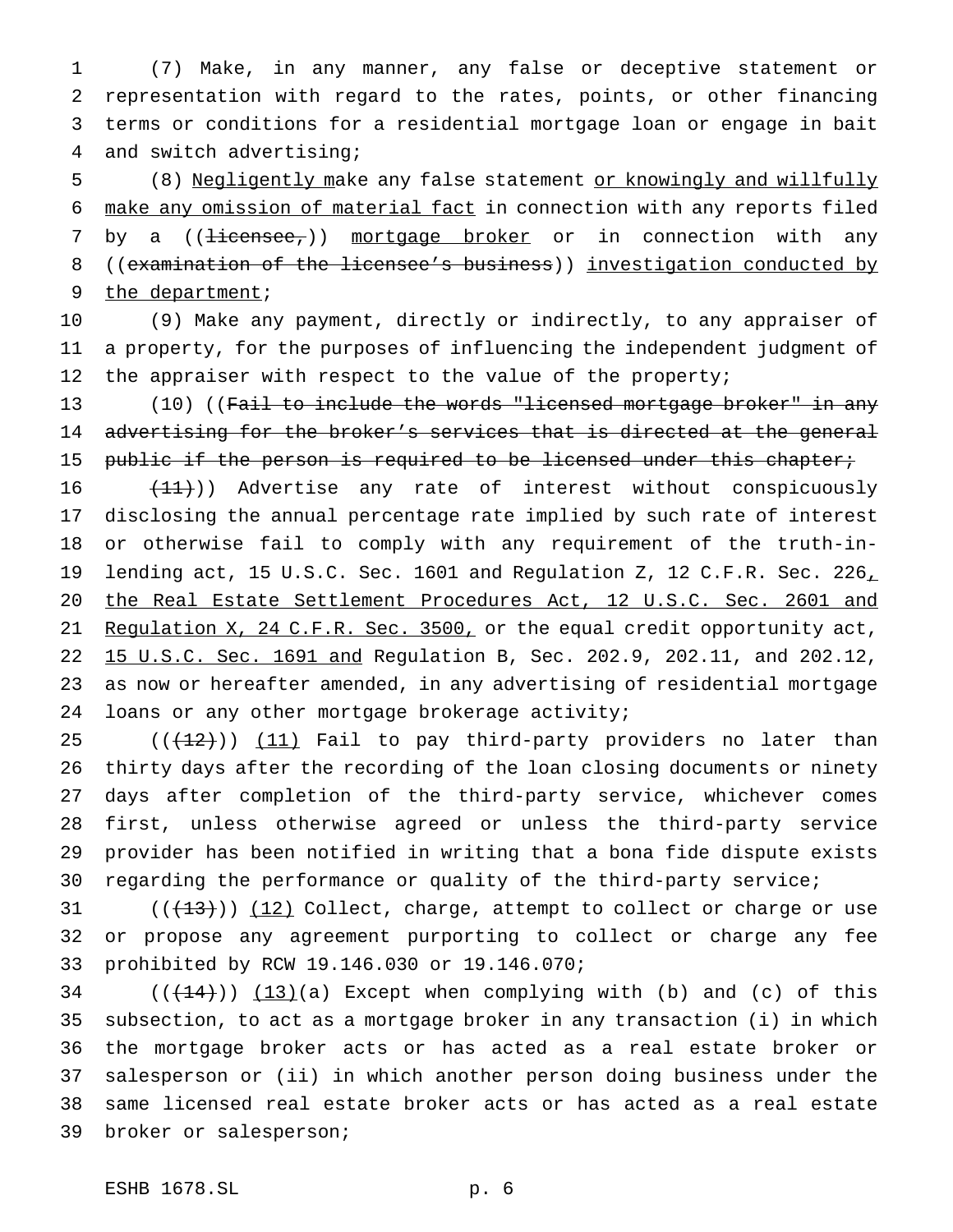(b) Prior to providing mortgage broker services to the borrower, the mortgage broker, in addition to other disclosures required by this chapter and other laws, shall provide to the borrower the following written disclosure:

 THIS IS TO GIVE YOU NOTICE THAT I OR ONE OF MY ASSOCIATES HAVE/ HAS ACTED AS A REAL ESTATE BROKER OR SALESPERSON REPRESENTING THE BUYER/SELLER IN THE SALE OF THIS PROPERTY TO YOU. I AM ALSO A LICENSED MORTGAGE BROKER, AND WOULD LIKE TO PROVIDE MORTGAGE BROKERAGE SERVICES TO YOU IN CONNECTION WITH YOUR LOAN 10 TO PURCHASE THE PROPERTY.

 YOU ARE NOT REQUIRED TO USE ME AS A MORTGAGE BROKER IN CONNECTION WITH THIS TRANSACTION. YOU ARE FREE TO COMPARISON SHOP WITH OTHER MORTGAGE BROKERS AND LENDERS, AND TO SELECT ANY MORTGAGE BROKER OR LENDER OF YOUR CHOOSING; and

 (c) A real estate broker or salesperson licensed under chapter 18.85 RCW who also acts as a mortgage broker shall carry on such mortgage brokerage business activities and shall maintain such person's mortgage brokerage business records separate and apart from the real estate brokerage activities conducted pursuant to chapter 18.85 RCW. Such activities shall be deemed separate and apart even if they are conducted at an office location with a common entrance and mailing address, so long as each business is clearly identified by a sign visible to the public, each business is physically separated within the office facility, and no deception of the public as to the separate identities of the brokerage business firms results. This subsection  $((+14))$  (13)(c) shall not require a real estate broker or salesperson licensed under chapter 18.85 RCW who also acts as a mortgage broker to maintain a physical separation within the office facility for the conduct of its real estate and mortgage brokerage activities where the director determines that maintaining such physical separation would constitute an undue financial hardship upon the mortgage broker and is unnecessary for the protection of the public; or

33  $((+15))$   $(14)$  Fail to comply with any provision of RCW 19.146.030 34 through ((19.146.090)) 19.146.080 or any rule adopted under those sections.

 **Sec. 4.** RCW 19.146.030 and 1994 c 33 s 18 are each amended to read as follows: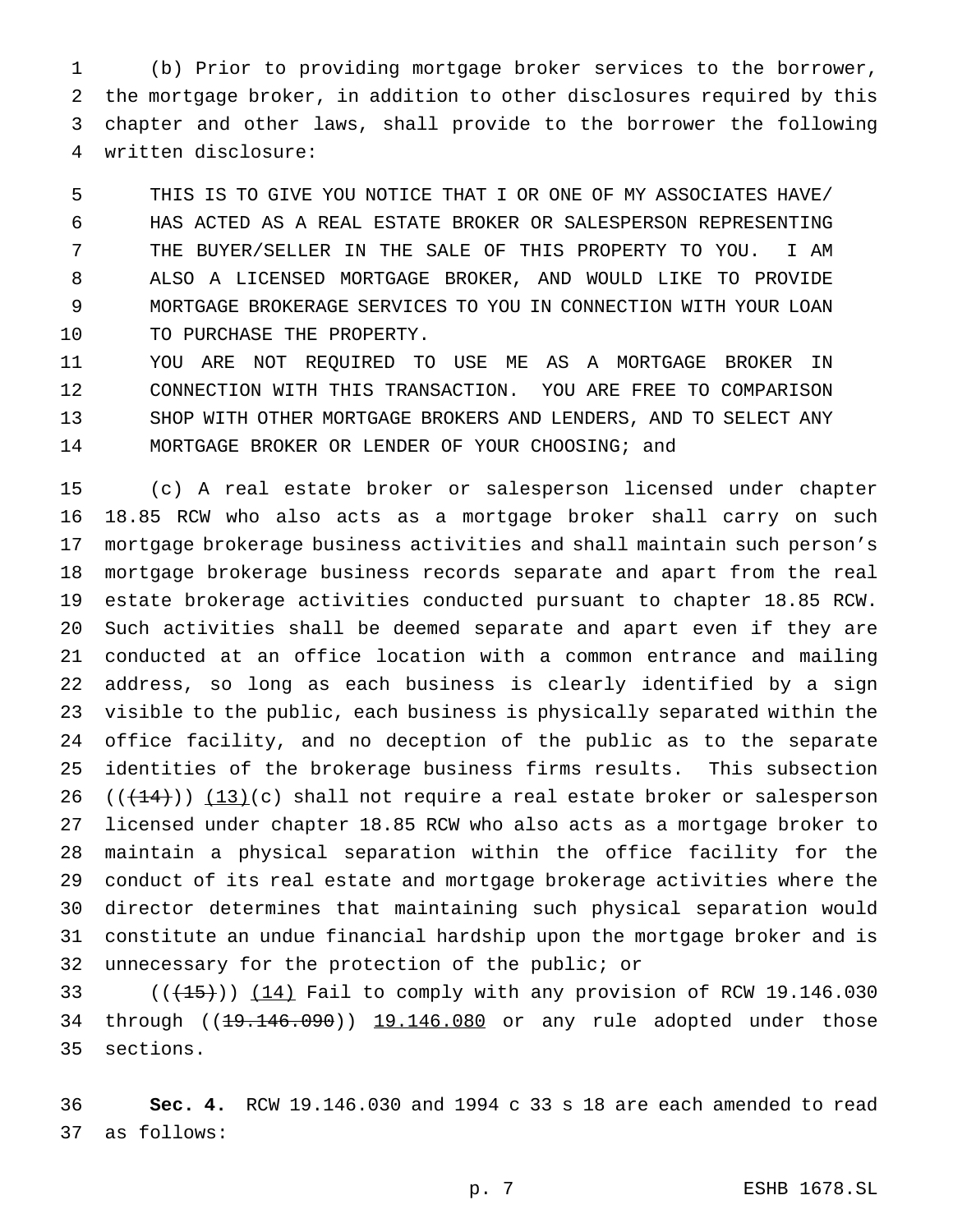1 (1) ((Upon)) Within three business days following receipt of a loan 2 application ((and before the receipt of)) or any moneys from a borrower, a mortgage broker shall provide to each borrower a full written disclosure containing an itemization and explanation of all fees and costs that the borrower is required to pay in connection with obtaining a residential mortgage loan, and specifying the fee or fees which inure to the benefit of the mortgage broker and other such disclosures as may be required by rule. A good faith estimate of a fee or cost shall be provided if the exact amount of the fee or cost is not determinable. This subsection shall not be construed to require disclosure of the distribution or breakdown of loan fees, discount, or points between the mortgage broker and any lender or investor.

 (2) The written disclosure shall contain the following information: (a) The annual percentage rate, finance charge, amount financed, total amount of all payments, number of payments, amount of each payment, amount of points or prepaid interest and the conditions and terms under which any loan terms may change between the time of disclosure and closing of the loan; and if a variable rate, the circumstances under which the rate may increase, any limitation on the increase, the effect of an increase, and an example of the payment terms resulting from an increase. Disclosure in compliance with the requirements of the Truth-in-Lending Act, 15 U.S.C. Sec. 1601 and Regulation Z, 12 C.F.R. Sec. 226, as now or hereafter amended, shall be deemed to comply with the disclosure requirements of this subsection; (b) The itemized costs of any credit report, appraisal, title report, title insurance policy, mortgage insurance, escrow fee, property tax, insurance, structural or pest inspection, and any other third-party provider's costs associated with the residential mortgage loan. Disclosure through good faith estimates of settlement services and special information booklets in compliance with the requirements of the Real Estate Settlement Procedures Act, 12 U.S.C. Sec. 2601, and Regulation X, 24 C.F.R. Sec. 3500, as now or hereafter amended, shall be deemed to comply with the disclosure requirements of this subsection;

 (c) If applicable, the cost, terms, duration, and conditions of a lock-in agreement and whether a lock-in agreement has been entered, and whether the lock-in agreement is guaranteed by the mortgage broker or lender, and if a lock-in agreement has not been entered, disclosure in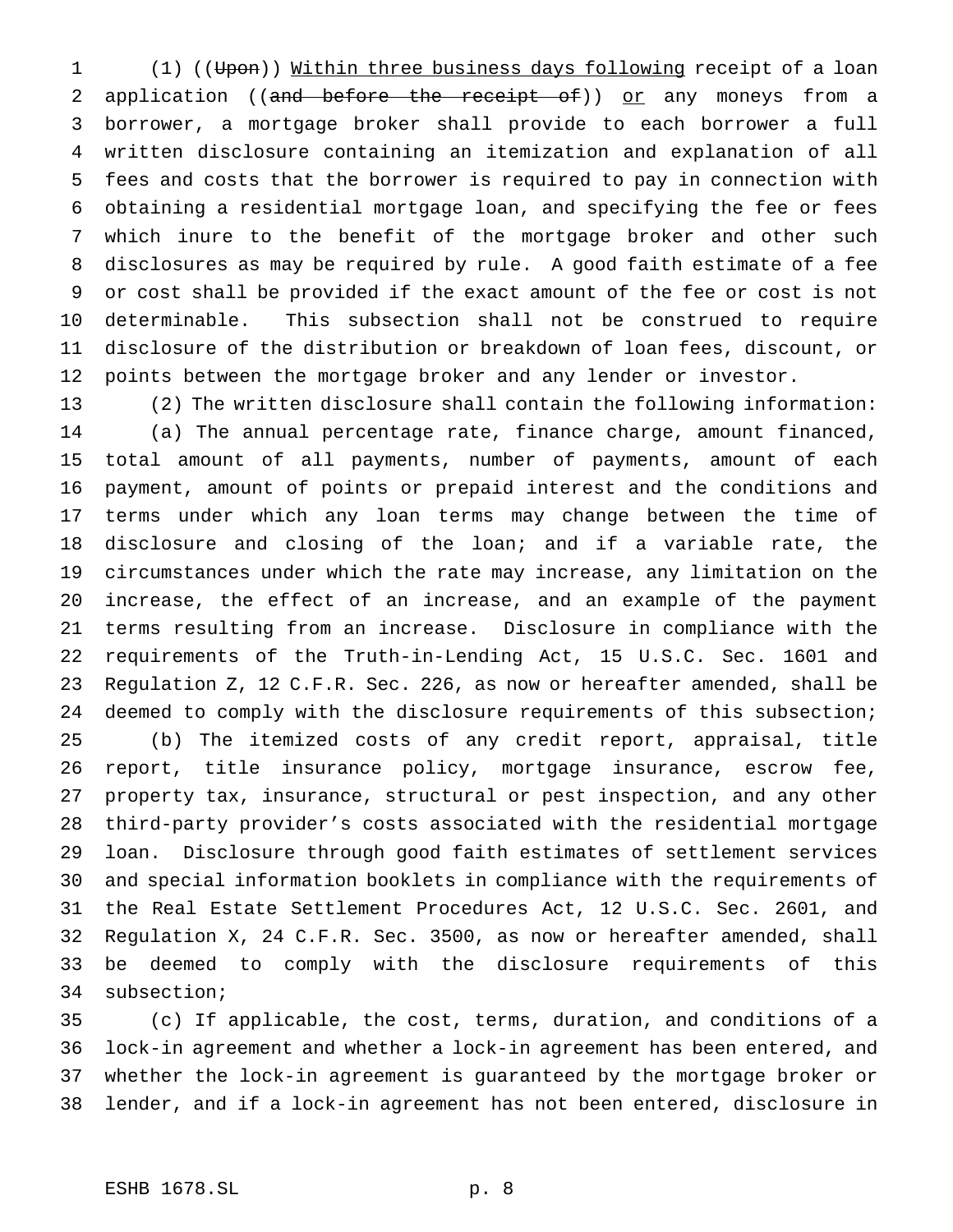1 a form ((approved by)) acceptable to the director that the disclosed 2 interest rate and terms are subject to change;

 (d) A statement that if the borrower is unable to obtain a loan for any reason, the mortgage broker must, within five days of a written request by the borrower, give copies of any appraisal, title report, or credit report paid for by the borrower to the borrower, and transmit the appraisal, title report, or credit report to any other mortgage 8 broker or lender to whom the borrower directs the documents to be sent;

 (e) ((The name of the lender and the nature of the business 10 relationship between the lender providing the residential mortgage loan 11 and the mortgage broker, if any: PROVIDED, That this disclosure may be 12 made at any time up to the time the borrower accepts the lender's 13 commitment)) Whether and under what conditions any lock-in fees are 14 refundable to the borrower; and

 (f) A statement providing that moneys paid by the borrower to the mortgage broker for third-party provider services are held in a trust account and any moneys remaining after payment to third-party providers will be refunded.

 (3) If subsequent to the written disclosure being provided under this section, a mortgage broker enters into a lock-in agreement with a borrower or represents to the borrower that the borrower has entered into a lock-in agreement, then no less than three business days thereafter including Saturdays, the mortgage broker shall deliver or send by first-class mail to the borrower a written confirmation of the terms of the lock-in agreement, which shall include a copy of the disclosure made under subsection (2)(c) of this section.

27 (4) ((A violation of the Truth-in-Lending Act, Regulation Z, the Real Estate Settlement Procedures Act, and Regulation X is a violation 29 of this section for purposes of this chapter.

 $(5)$ )) A mortgage broker shall not charge any fee that inures to the benefit of the mortgage broker if it exceeds the fee disclosed on the written disclosure pursuant to this section, unless (a) the need to charge the fee was not reasonably foreseeable at the time the written disclosure was provided and (b) the mortgage broker has provided to the borrower, no less than three business days prior to the signing of the loan closing documents, a clear written explanation of the fee and the reason for charging a fee exceeding that which was previously disclosed. However, if the borrower's closing costs, excluding prepaid escrowed costs of ownership as defined by rule, does not exceed the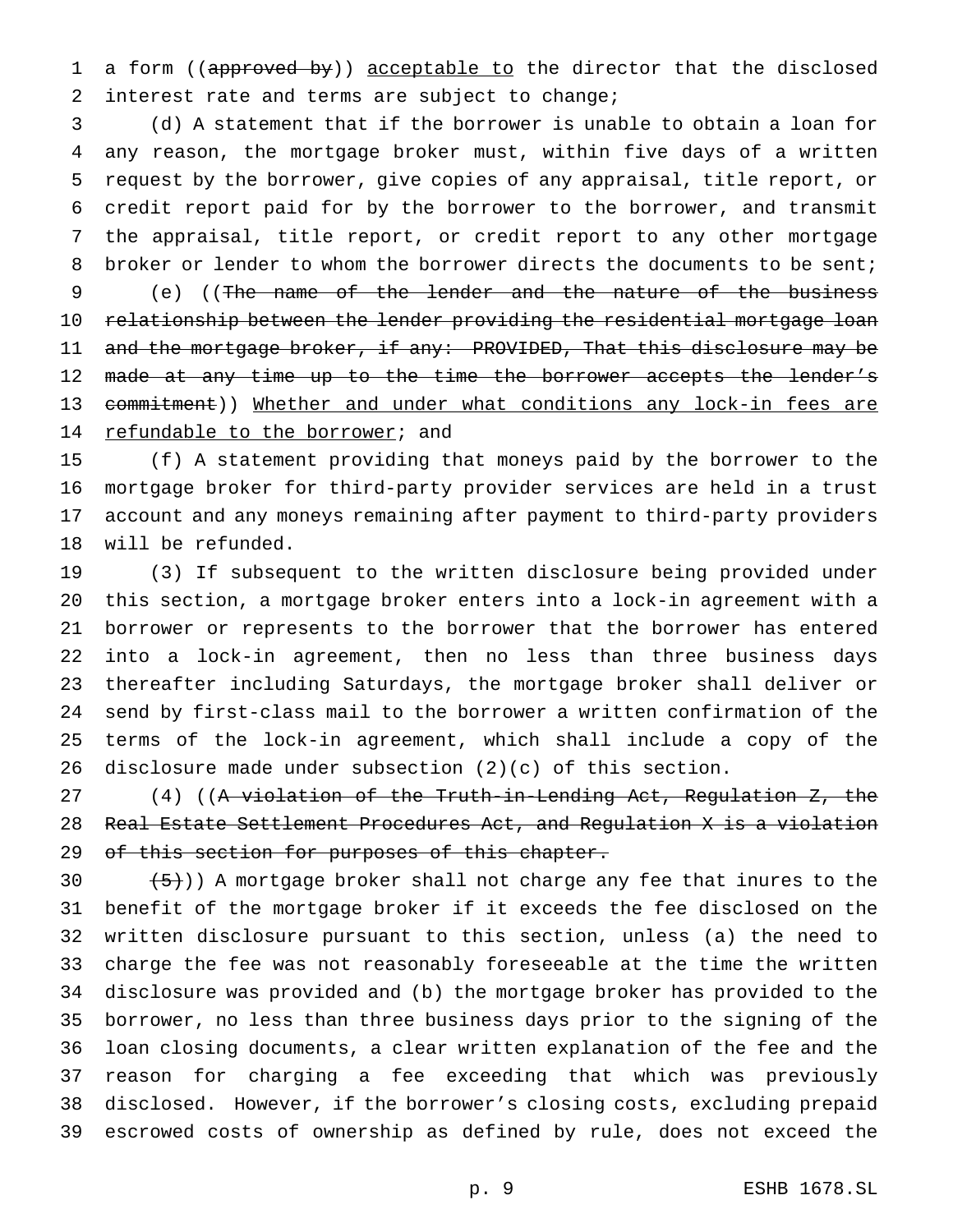total closing costs in the most recent good faith estimate, no other disclosures shall be required by this subsection.

 **Sec. 5.** RCW 19.146.050 and 1987 c 391 s 7 are each amended to read as follows:

 All moneys received by a mortgage broker from a borrower for payment of third-party provider services shall be deemed as held in 7 trust immediately upon receipt by the mortgage broker. A mortgage 8 broker shall deposit, prior to the end of the ((next)) third business 9 day following receipt of such trust funds, all ((moneys received from 10 borrowers for third-party provider services)) such trust funds in a trust account of a federally insured financial institution located in this state. All trust account funds collected under this chapter must remain on deposit in a trust account in the state of Washington until 14 disbursement. The trust account shall be designated and maintained for the benefit of borrowers. Moneys maintained in the trust account shall be exempt from execution, attachment, or garnishment. A mortgage broker shall not in any way encumber the corpus of the trust account or commingle any other operating funds with trust account funds. Withdrawals from the trust account shall be only for the payment of bona fide services rendered by a third-party provider or for refunds to 21 borrowers. The director shall make rules which: (1) Direct mortgage brokers how to handle checks and other instruments that are received by 23 the broker and that combine trust funds with other funds; and (2) 24 permit transfer of trust funds out of the trust account for payment of 25 other costs only when necessary and only with the prior express written 26 permission of the borrower. Any interest earned on the trust account 27 shall be refunded or credited to the borrowers at closing. Trust accounts that are operated in a manner consistent with this section and 29 any rules adopted by the director, are considered exempt from taxation under chapter 82.04 RCW.

 **Sec. 6.** RCW 19.146.060 and 1994 c 33 s 20 are each amended to read as follows:

 (1) A mortgage broker shall use generally accepted accounting principles.

 (2) Except as otherwise provided in subsection (3) of this section, 36 a mortgage broker shall maintain accurate( $(\tau)$ ) and current( $\tau$  and 37 readily available)) books and records which shall be readily available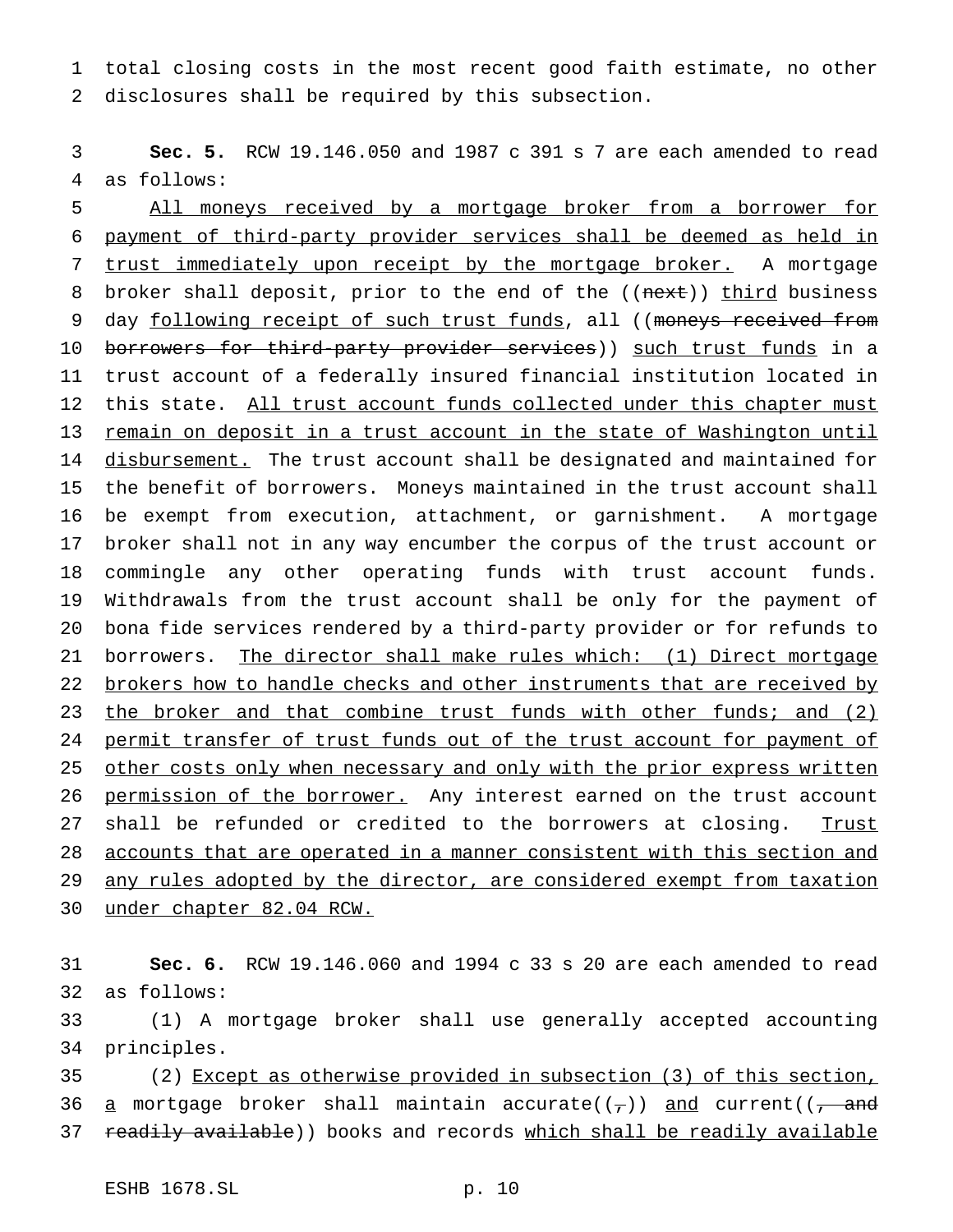1 at the mortgage broker's usual business location until at least ((four 2 years)) twenty-five months have elapsed following the effective period to which the books and records relate.

 (3) Where a mortgage broker's usual business location is outside of 5 the state of Washington, the mortgage broker shall, as determined by the director by rule, either maintain its books and records at a location in this state, or reimburse the director for his or her expenses, including but not limited to transportation, food, and lodging expenses, relating to any examination or investigation 10 resulting under this chapter.

11  $(4)$  "Books and records" includes but is not limited to:

 (a) Copies of all advertisements placed by or at the request of the mortgage broker which mention rates or fees. In the case of radio or television advertisements, or advertisements placed on a telephonic information line or other electronic source of information including but not limited to a computer data base or electronic bulletin board, a mortgage broker shall keep copies of the precise script for the advertisement. All advertisement records shall include for each advertisement the date or dates of publication and name of each periodical, broadcast station, or telephone information line which published the advertisement or, in the case of a flyer or other material distributed by the mortgage broker, the dates, methods, and areas of distribution; and

 (b) Copies of all documents, notes, computer records if not stored in printed form, correspondence or memoranda relating to a borrower from whom the mortgage broker has accepted a deposit or other funds, or accepted a residential mortgage loan application or with whom the mortgage broker has entered into an agreement to assist in obtaining a residential mortgage loan.

 **Sec. 7.** RCW 19.146.080 and 1987 c 391 s 10 are each amended to read as follows:

32 Except as otherwise required by the United States Code or the Code 33 of Federal Regulations, now or as amended, if a borrower is unable to obtain a loan for any reason and the borrower has paid for an 35 appraisal, title report, or credit report in full, the mortgage broker shall give a copy of the appraisal, title report, or credit report to the borrower and transmit the originals to any other mortgage broker or lender to whom the borrower directs that the documents be transmitted.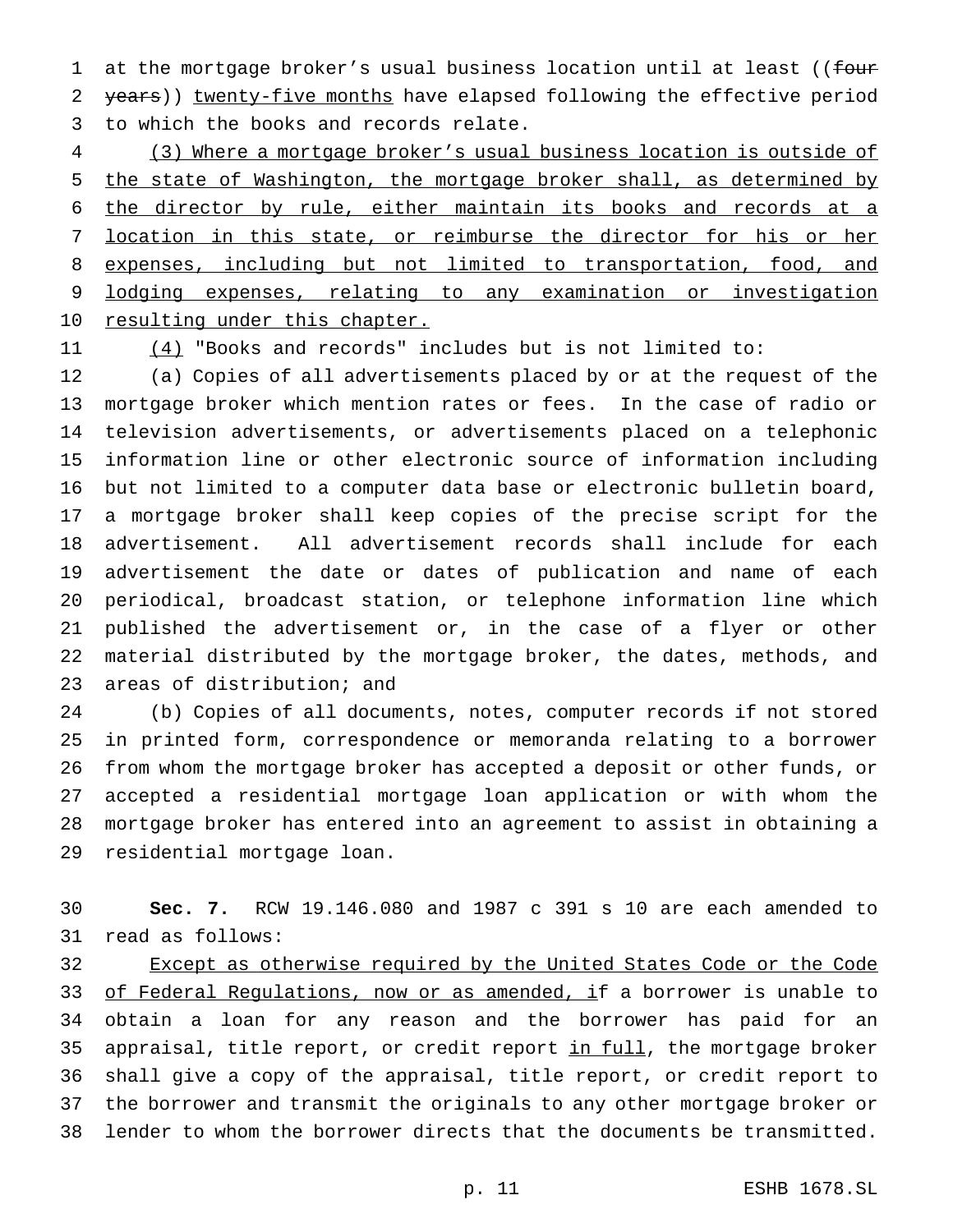1 Regardless of whether the borrower has obtained a loan, the mortgage broker must provide the copies or transmit the documents within five days after the borrower has made the request in writing.

 **Sec. 8.** RCW 19.146.200 and 1994 c 33 s 7 are each amended to read as follows:

 (1) A person may not engage in the business of a mortgage broker, except as an employee of a person licensed or exempt from licensing, without first obtaining and maintaining a license under this chapter. However, a person who independently contracts with a licensed mortgage broker need not be licensed if the licensed mortgage broker and the independent contractor have on file with the director a binding written agreement under which the licensed mortgage broker assumes responsibility for the independent contractor's violations of any 14 provision of this chapter or rules adopted under this chapter; and if the licensed mortgage broker's bond or other security required under this chapter runs to the benefit of the state and any person who suffers loss by reason of the independent contractor's violation of any provision of this chapter or rules adopted under this chapter.

 (2) A person may not bring a suit or action for the collection of compensation as a mortgage broker unless the plaintiff alleges and proves that he or she was a duly licensed mortgage broker, or exempt from the license requirement of this chapter, at the time of offering to perform or performing any such an act or service regulated by this chapter. This subsection does not apply to suits or actions for the collection or compensation for services performed prior to the effective date of section 5, chapter 468, Laws of 1993.

 (3) The license must be prominently displayed in the mortgage 28 broker's place of business.

 **Sec. 9.** RCW 19.146.205 and 1994 c 33 s 8 are each amended to read as follows:

 (1) Application for a mortgage broker license under this chapter shall be in writing and in the form prescribed by the director. 33 ((Unless waived by the director,)) The application shall contain at least the following information:

 (a) The name, address, date of birth, and social security number of the applicant, and any other names, dates of birth, or social security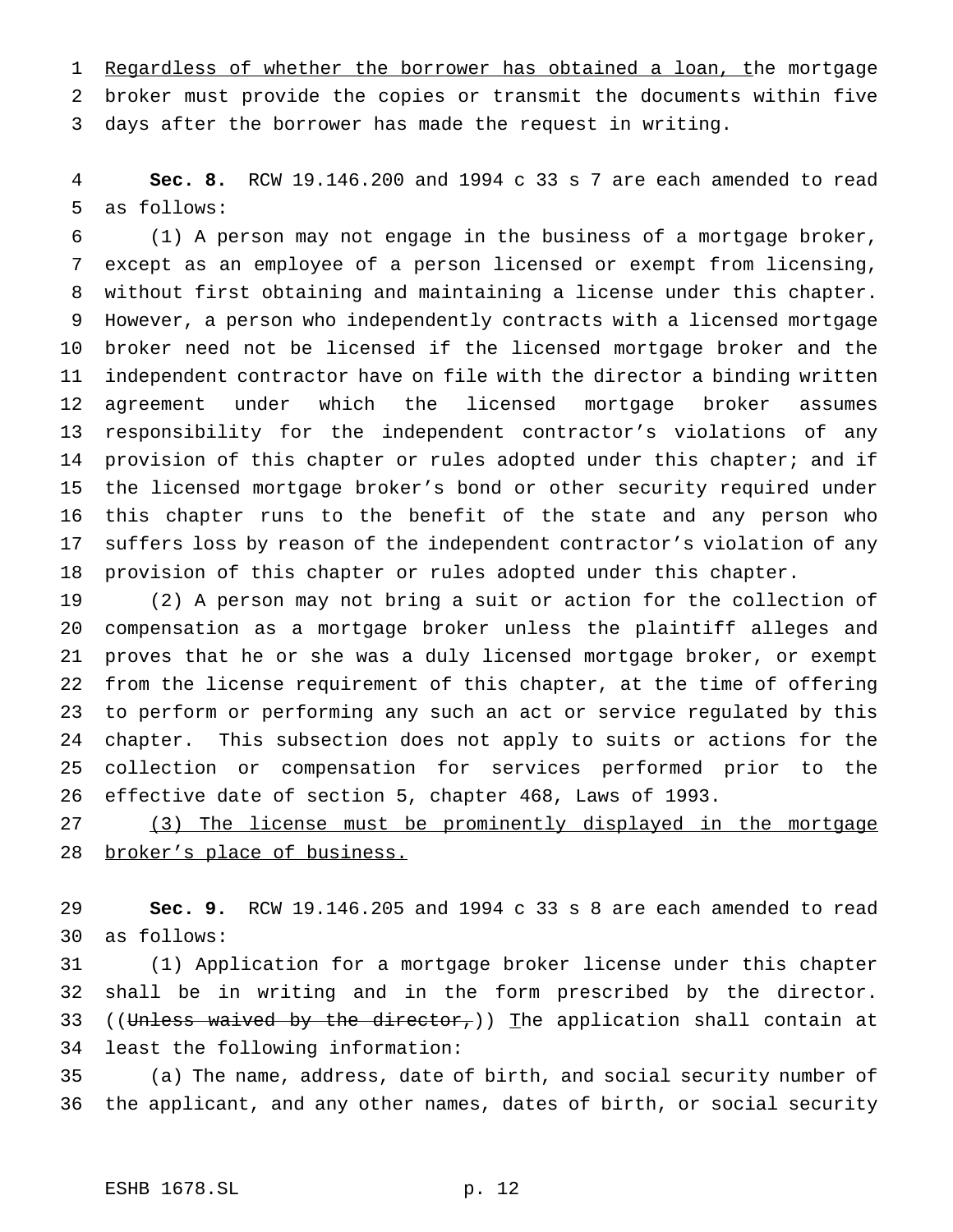1 numbers previously used by the applicant, unless waived by the director;

 (b) If the applicant is a partnership or association, the name, address, date of birth, and social security number of each general partner or principal of the association, and any other names, dates of birth, or social security numbers previously used by the members, unless waived by the director;

 (c) If the applicant is a corporation, the name, address, date of birth, and social security number of each officer, director, registered agent, and each principal stockholder, and any other names, dates of birth, or social security numbers previously used by the officers, 12 directors, registered agents, and principal stockholders unless waived 13 by the director;

 (d) The street address, county, and municipality where the principal business office is to be located;

16 (e) ((Submission of)) The name, address, date of birth, and social 17 security number of the applicant's designated broker, and any other 18 names, dates of birth, or social security numbers previously used by 19 the designated broker and a complete set of the designated broker's 20 fingerprints taken by an authorized law enforcement officer; and

21 (f) Such other information regarding the applicant's or designated 22 broker's background, financial responsibility, experience, character, and general fitness as the director may require by rule.

 (2) The director may exchange fingerprint data with the federal bureau of investigation.

26 (3) At the time of filing an application for a license under this chapter, each applicant shall pay to the director the appropriate application fee in an amount determined by rule of the director in accordance with RCW 43.24.086 to cover, but not exceed, the cost of processing and reviewing the application. The director shall deposit the moneys in the banking examination fund, unless the consumer services account is created as a dedicated, nonappropriated account, in which case the director shall deposit the moneys in the consumer services account.

 $((+3))$   $(4)(a)$  Each applicant for a mortgage broker's license shall file and maintain a surety bond, in an amount of not greater than sixty thousand dollars nor less than twenty thousand dollars which the director deems adequate to protect the public interest, executed by the applicant as obligor and by a surety company authorized to do a surety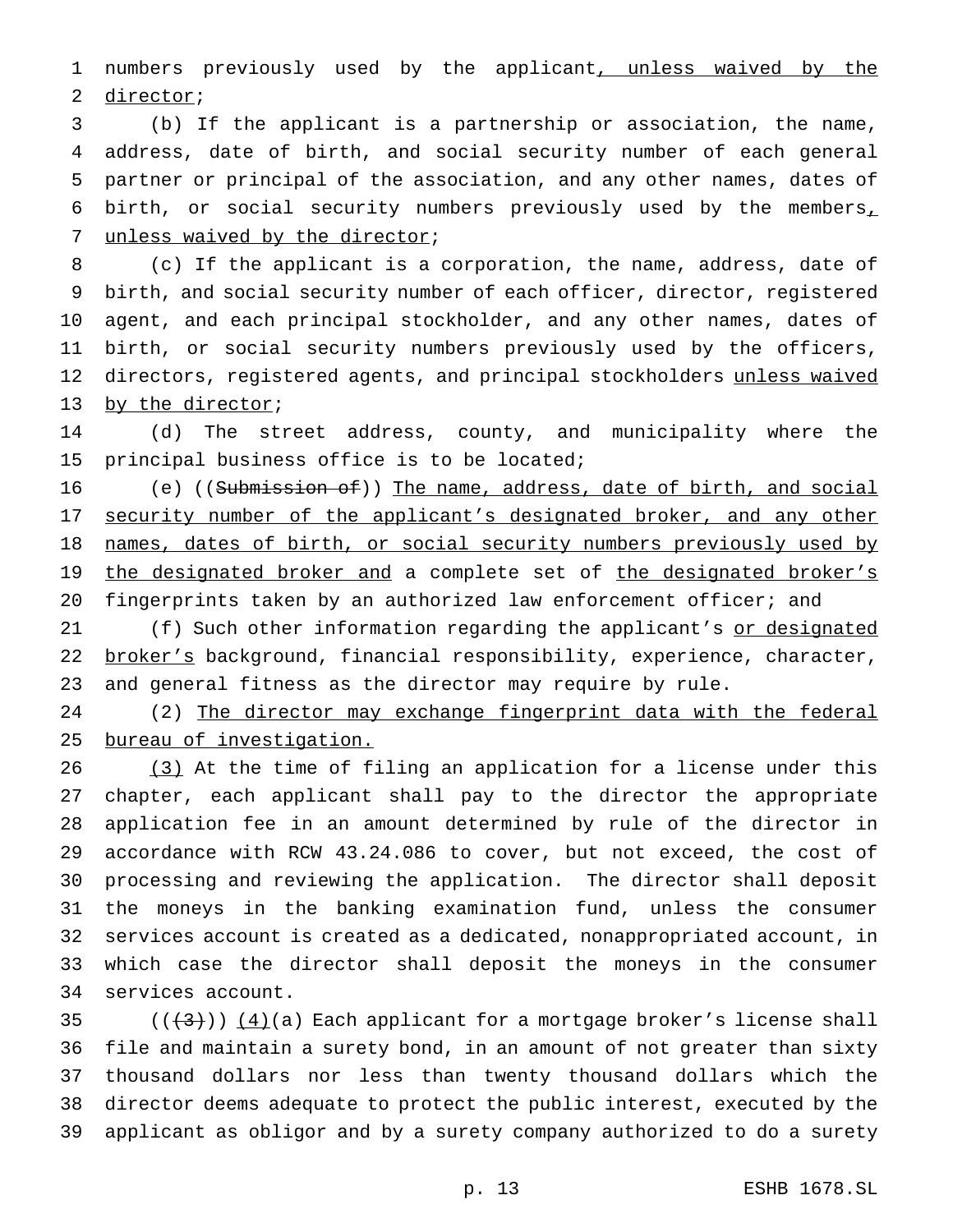business in this state as surety. The bonding requirement as established by the director may take the form of a uniform bond amount for all licensees or the director may establish by rule a schedule establishing a range of bond amounts which shall vary according to the annual average number of loan originators or independent contractors of a licensee. The bond shall run to the state of Washington as obligee, 7 and shall run first to the benefit of the borrower and then to the benefit of the state and any person or persons who suffer loss by reason of the applicant's or its loan originator's violation of any provision of this chapter or rules adopted under this chapter. The bond shall be conditioned that the obligor as licensee will faithfully conform to and abide by this chapter and all rules adopted under this chapter, and shall reimburse all persons who suffer loss by reason of a violation of this chapter or rules adopted under this chapter. 15 Borrowers shall be given priority over the state and other persons. The state and other third parties shall be allowed to receive distribution pursuant to a valid claim against the remainder of the 18 bond. In the case of claims made by any person or entity who is not a 19 borrower, no final judgment may be entered prior to one hundred eighty days following the date the claim is filed. The bond shall be continuous and may be canceled by the surety upon the surety giving written notice to the director of its intent to cancel the bond. The cancellation shall be effective thirty days after the notice is received by the director. Whether or not the bond is renewed, continued, reinstated, reissued, or otherwise extended, replaced, or modified, including increases or decreases in the penal sum, it shall be considered one continuous obligation, and the surety upon the bond shall not be liable in an aggregate or cumulative amount exceeding the penal sum set forth on the face of the bond. In no event shall the penal sum, or any portion thereof, at two or more points in time be added together in determining the surety's liability. The bond shall not be liable for any penalties imposed on the licensee, including, but not limited to, any increased damages or attorneys' fees, or both, awarded under RCW 19.86.090. The applicant may obtain the bond directly from the surety or through a group bonding arrangement involving a professional organization comprised of mortgage brokers if the arrangement provides at least as much coverage as is required under this subsection.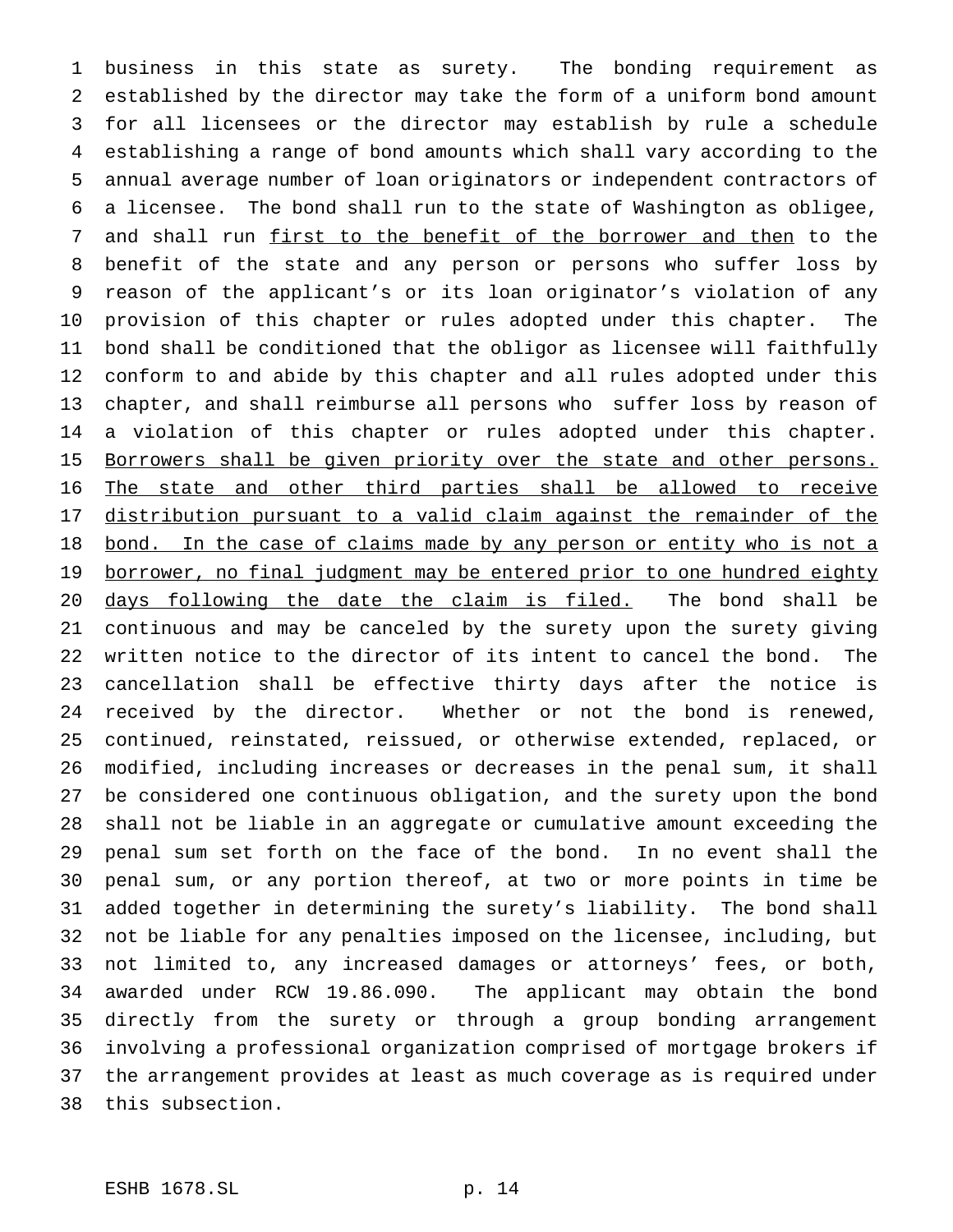(b) In lieu of a surety bond, the applicant may, upon approval by the director, file with the director a certificate of deposit, an irrevocable letter of credit, or such other instrument as approved by the director by rule, drawn in favor of the director for an amount equal to the required bond.

 (c) In lieu of the surety bond or compliance with (b) of this subsection, an applicant may obtain insurance or coverage from an association comprised of mortgage brokers that is organized as a mutual corporation for the sole purpose of insuring or self-insuring claims that may arise from a violation of this chapter. An applicant may only substitute coverage under this subsection for the requirements of (a) or (b) of this subsection if the director, with the consent of the insurance commissioner, has authorized such association to organize a mutual corporation under such terms and conditions as may be imposed by the director to ensure that the corporation is operated in a financially responsible manner to pay any claims within the financial responsibility limits specified in (a) of this subsection.

 **Sec. 10.** RCW 19.146.210 and 1994 c 33 s 10 are each amended to read as follows:

 (1) The director shall issue and deliver a mortgage broker license to an applicant if, after investigation, the director makes the following findings:

(a) The applicant has paid the required license fees;

(b) The applicant has complied with RCW 19.146.205;

25 (c) Neither the applicant  $((\text{nor}))_{\perp}$  any of its principals  $((\text{has}))_{\perp}$ 26 or the designated broker have had a license issued under this chapter or any similar state statute suspended or revoked within five years of the filing of the present application;

29 (d) Neither the applicant  $((\text{nor}))_{\perp}$  any of its principals  $((\text{has}))_{\perp}$ 30 or the designated broker have been convicted of a gross misdemeanor involving dishonesty or financial misconduct or a felony within seven years of the filing of the present application;

 (e) ((Either the applicant or one of its principals, who may be 34 designated by the applicant)) The designated broker, (i) has at least two years of experience in the residential mortgage loan industry or has completed the educational requirements established by rule of the director and (ii) has passed a written examination whose content shall be established by rule of the director; and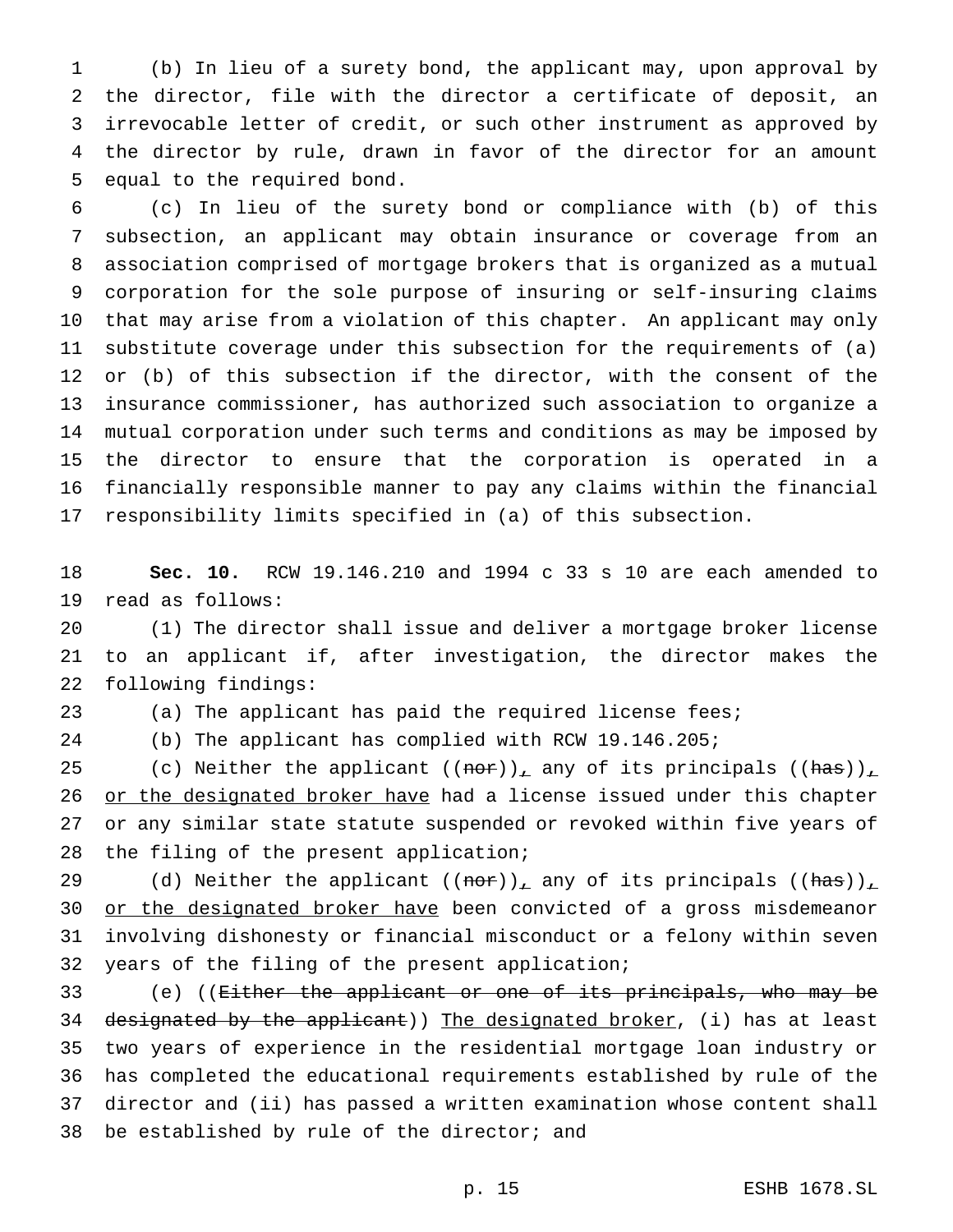(f) The applicant has demonstrated financial responsibility, character, and general fitness such as to command the confidence of the community and to warrant a belief that the business will be operated honestly, fairly, and efficiently within the purposes of this chapter.

 (2) If the director does not find the conditions of subsection (1) of this section have been met, the director shall not issue the license. The director shall notify the applicant of the denial and return to the applicant the bond or approved alternative and any remaining portion of the license fee that exceeds the department's actual cost to investigate the license.

 (3) The director shall issue a license under this chapter to any licensee issued a license under chapter 468, Laws of 1993, that has a valid license and is otherwise in compliance with the provisions of this chapter.

 (4) A license issued pursuant to this chapter is valid from the date of issuance with no fixed date of expiration.

 (5) A licensee may surrender a license by delivering to the director written notice of surrender, but the surrender does not affect the licensee's civil or criminal liability arising from acts or omissions occurring before such surrender.

 (6) To prevent undue delay in the issuance of a license and to 22 facilitate the business of a mortgage broker, an interim license with 23 a fixed date of expiration may be issued when the director determines 24 that the mortgage broker has substantially fulfilled the requirements 25 for licensing as defined by rule.

 **Sec. 11.** RCW 19.146.215 and 1994 c 33 s 11 are each amended to read as follows:

28 ((<del>Either the applicant or one of its principals, who may be</del> 29 designated by the applicant, and every branch manager)) The designated 30 broker of every licensee shall complete an annual continuing education requirement, which the director shall define by rule.

 **Sec. 12.** RCW 19.146.220 and 1996 c 103 s 1 are each amended to read as follows:

 (1) The director shall enforce all laws and rules relating to the licensing of mortgage brokers, grant or deny licenses to mortgage brokers, and hold hearings.

(2) The director may impose the following sanctions: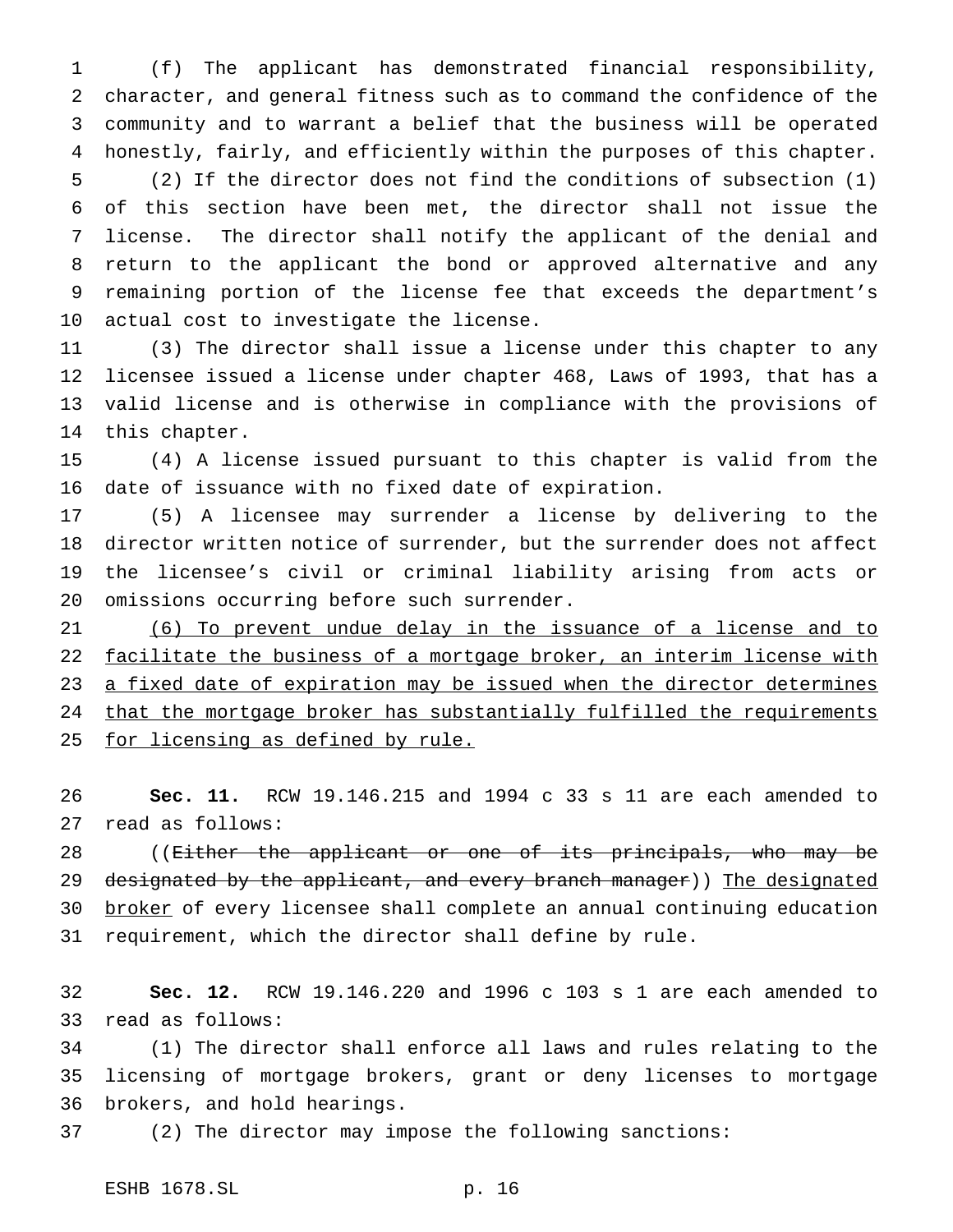(a) Deny applications for licenses for: (i) Violations of orders, including cease and desist orders issued under this chapter; or (ii) any violation of RCW 19.146.050 or 19.146.0201 (1) through (9);

(b) Suspend or revoke licenses for:

 (i) False statements or omission of material information on the application that, if known, would have allowed the director to deny the application for the original license;

 (ii) Failure to pay a fee required by the director or maintain the required bond;

 (iii) Failure to comply with any directive or order of the director; or

 (iv) Any violation of RCW 19.146.050, 19.146.060(3), 19.146.0201 13 (1) through (9) or  $((+13))$   $(12)$ , 19.146.205 $((+3))$   $(4)$ , or 19.146.265; (c) Impose fines on the licensee, employee or loan originator of the licensee, or other person subject to this chapter for:

16 (i) Any violations of RCW 19.146.0201 (1) through (9) or  $((+13))$ 17 (12), 19.146.030 through ((19.146.090)) 19.146.080, 19.146.200, 18 19.146.205( $(\frac{3}{1})$ )  $(4)$ , or 19.146.265; or

 (ii) Failure to comply with any directive or order of the director; (d) Issue orders directing a licensee, its employee or loan originator, or other person subject to this chapter to:

 (i) Cease and desist from conducting business in a manner that is injurious to the public or violates any provision of this chapter; or (ii) Pay restitution to an injured borrower; or

 (e) Issue orders removing from office or prohibiting from participation in the conduct of the affairs of a licensed mortgage broker, or both, any officer, principal, employee, or loan originator of any licensed mortgage broker or any person subject to licensing under this chapter for:

30 (i) Any violation of 19.146.0201 (1) through (9) or  $((+13))$   $(12)$ , 31 19.146.030 through ((<del>19.146.090</del>)) 19.146.080, 19.146.200, 32 19.146.205( $(\frac{4}{3})$ )  $(4)$ , or 19.146.265; or

 (ii) False statements or omission of material information on the application that, if known, would have allowed the director to deny the application for the original license;

 (iii) Conviction of a gross misdemeanor involving dishonesty or financial misconduct or a felony after obtaining a license; or

(iv) Failure to comply with any directive or order of the director.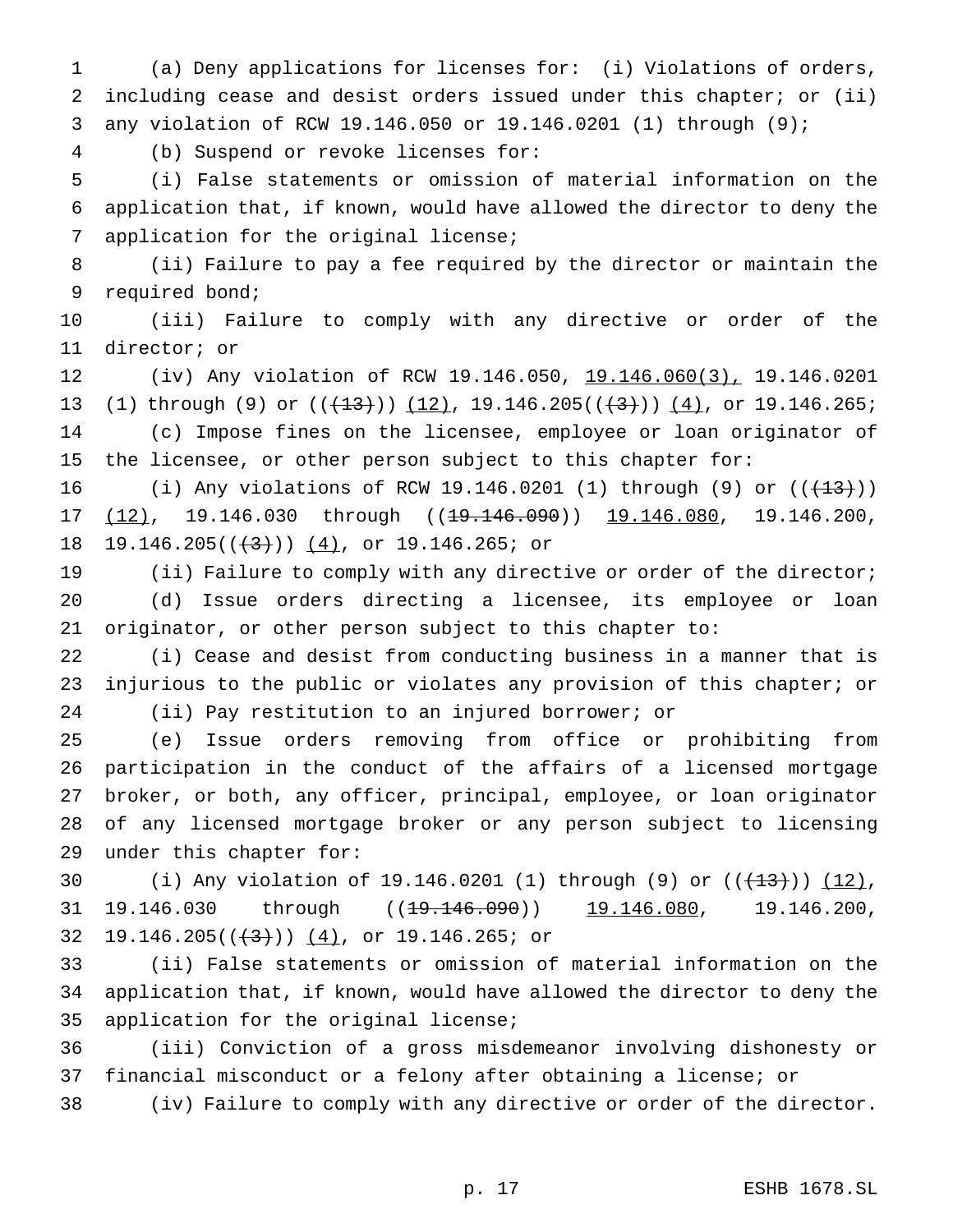1 (3) Each day's continuance of a violation or failure to comply with 2 any directive or order of the director is a separate and distinct 3 violation or failure.

4 (4) The director shall establish by rule standards for licensure of 5 applicants licensed in other jurisdictions. ((Every licensed mortgage 6 broker that does not maintain a physical office within the state must 7 maintain a registered agent within the state to receive service of any 8 lawful process in any judicial or administrative noncriminal suit, 9 action, or proceeding, against the licensed mortgage broker which 10 arises under this chapter or any rule or order under this chapter, with 11 the same force and validity as if served personally on the licensed 12 mortgage broker. Service upon the registered agent shall be effective 13 if the plaintiff, who may be the director in a suit, action, or 14 proceeding instituted by him or her, sends notice of the service and a 15 copy of the process by registered mail to the defendant or respondent 16 at the last address of the respondent or defendant on file with the 17 director. In any judicial action, suit, or proceeding arising under 18 this chapter or any rule or order adopted under this chapter between 19 the department or director and a licensed mortgage broker who does not 20 maintain a physical office in this state, venue shall be exclusively in 21 the superior court of Thurston county.))

22 **Sec. 13.** RCW 19.146.228 and 1994 c 33 s 9 are each amended to read 23 as follows:

24 The director shall establish fees by rule in accordance with RCW 25 43.24.086 sufficient to cover, but not exceed, the costs of 26 administering this chapter. These fees may include:

27 (1) An annual assessment paid by each licensee on or before a date 28 specified by rule;

29 (2) An ((examination)) investigation fee to cover the costs of any 30 ((examination)) investigation of the books and records of a licensee or 31 other person subject to this chapter; and

32 (3) An application fee to cover the costs of processing 33 applications made to the director under this chapter.

34 Mortgage brokers shall not be charged investigation fees for the 35 processing of complaints when the investigation determines that no 36 violation of this chapter occurred or when the mortgage broker provides 37 a remedy satisfactory to the complainant and the director and no order 38 of the director is issued. All moneys, fees, and penalties collected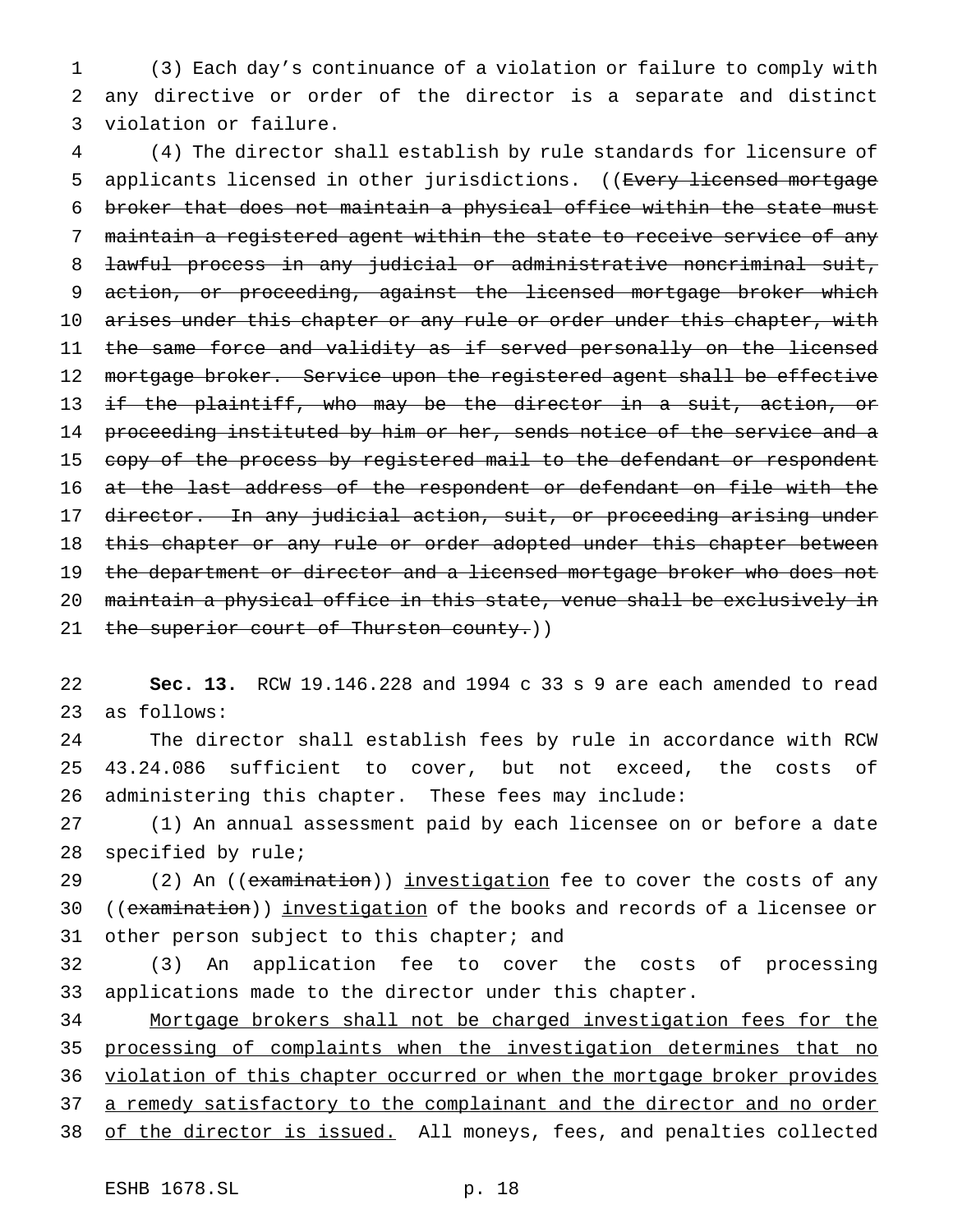under the authority of this chapter shall be deposited into the banking examination fund, unless the consumer services account is created as a dedicated, nonappropriated account, in which case all moneys, fees, and penalties collected under this chapter shall be deposited in the consumer services account.

 **Sec. 14.** RCW 19.146.235 and 1994 c 33 s 17 are each amended to read as follows:

 For the purposes of investigating complaints arising under this chapter, the director may at any time, either personally or by a designee, examine the business, including but not limited to the books, accounts, records, and files used therein, of every licensee and of every person engaged in the business of mortgage brokering, whether such a person shall act or claim to act under or without the authority of this chapter. For that purpose the director and designated representatives shall have access during regular business hours to the offices and places of business, books, accounts, papers, records, files, safes, and vaults of all such persons. The director or 18 designated person may ((require)) direct or order the attendance of and examine under oath all persons whose testimony may be required about 20 the loans or the business or subject matter of any such examination or 21 investigation, and may direct or order such person to produce books, 22 accounts, records, files, and any other documents the director or 23 designated person deems relevant to the inquiry. If a person who 24 receives such a directive or order does not attend and testify, or does 25 not produce the requested books, records, files, or other documents within the time period established in the directive or order, then the 27 director or designated person may issue a subpoena requiring attendance 28 or compelling production of books, records, files, or other documents. No person subject to examination or investigation under this chapter shall withhold, abstract, remove, mutilate, destroy, or secrete any books, records, computer records, or other information.

 Once during the first two years of licensing, the director may visit, either personally or by designee, the licensee's place or places of business to conduct a compliance examination. The director may examine, either personally or by designee, a sample of the licensee's loan files, interview the licensee or other designated employee or independent contractor, and undertake such other activities as necessary to ensure that the licensee is in compliance with the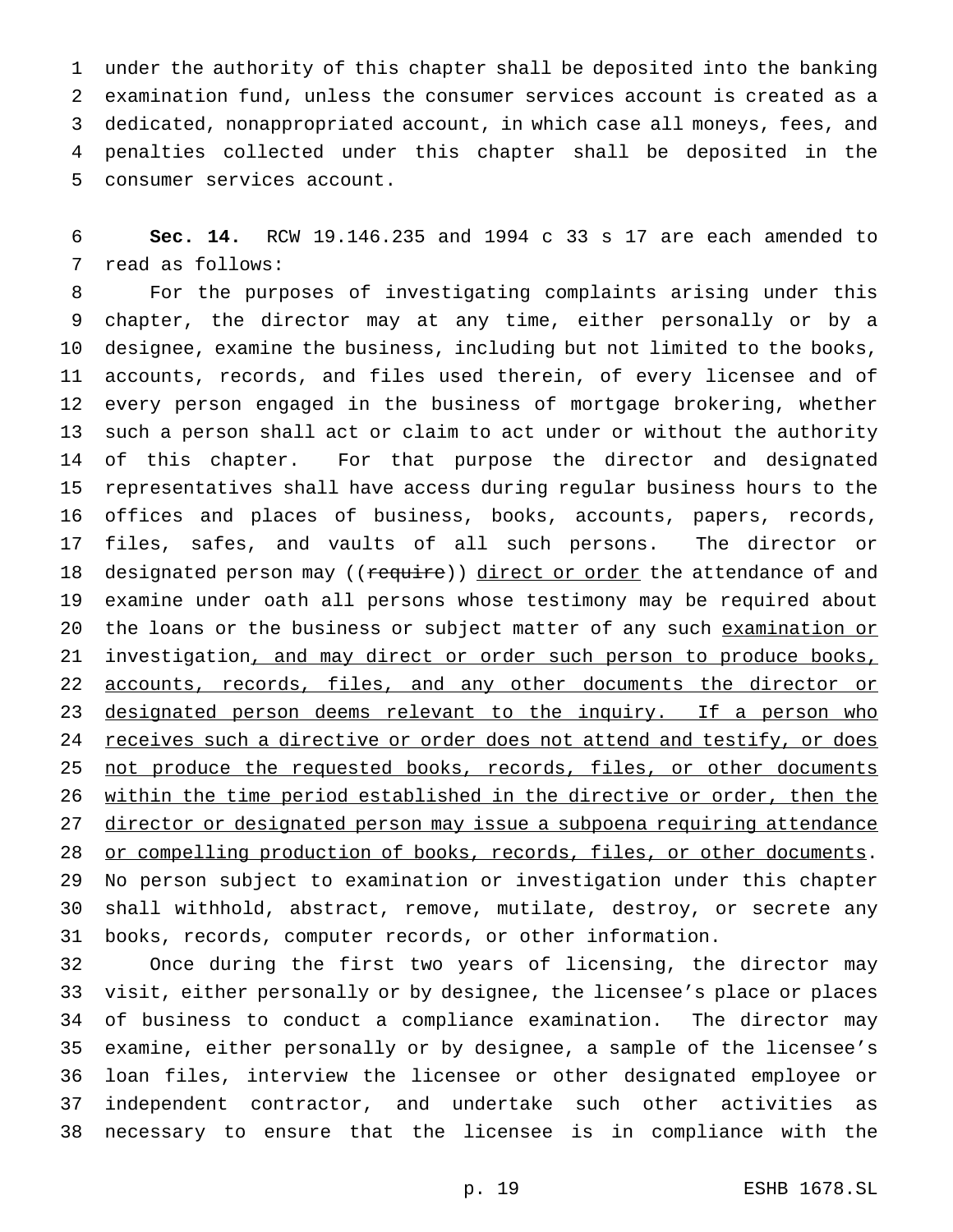provisions of this chapter. For those licensees issued licenses prior to March 21, 1994, the cost of such an examination shall be considered to have been prepaid in their license fee. After this one visit within the two-year period subsequent to issuance of a license, the director or a designee may visit the licensee's place or places of business only to ensure that corrective action has been taken or to investigate a complaint.

 **Sec. 15.** RCW 19.146.240 and 1994 c 33 s 21 are each amended to read as follows:

10 (1) The director or any person injured by a violation of this chapter may bring an action against the surety bond or approved alternative of the licensed mortgage broker who committed the violation or who employed or engaged the loan originator who committed the violation.

 (2) ((A)) (a) The director or any person who is damaged by the licensee's or its loan originator's violation of this chapter, or rules adopted under this chapter, may bring suit upon the surety bond or approved alternative in the superior court of any county in which jurisdiction over the licensee may be obtained. Jurisdiction shall be exclusively in the superior court. Any such action must be brought not later than one year after the alleged violation of this chapter or 22 rules adopted under this chapter. Except as provided in subsection  $(2)(b)$  of this section, in the event valid claims of borrowers against a bond or deposit exceed the amount of the bond or deposit, each 25 borrower claimant shall only be entitled to a pro rata amount, based on the amount of the claim as it is valid against the bond or deposit, 27 without regard to the date of filing of any claim or action. If, after all valid borrower claims are paid, valid claims by nonborrower 29 claimants exceed the remaining amount of the bond or deposit, each nonborrower claimant shall only be entitled to a pro rata amount, based 31 on the amount of the claim as it is valid against the bond or deposit, 32 without regard to the date of the filing or any claim or action. A judgment arising from a violation of this chapter or rule adopted under this chapter shall be entered for actual damages and in no case be less than the amount paid by the borrower to the licensed mortgage broker plus reasonable attorneys' fees and costs. In no event shall the surety bond or approved alternative provide payment for any trebled or punitive damages.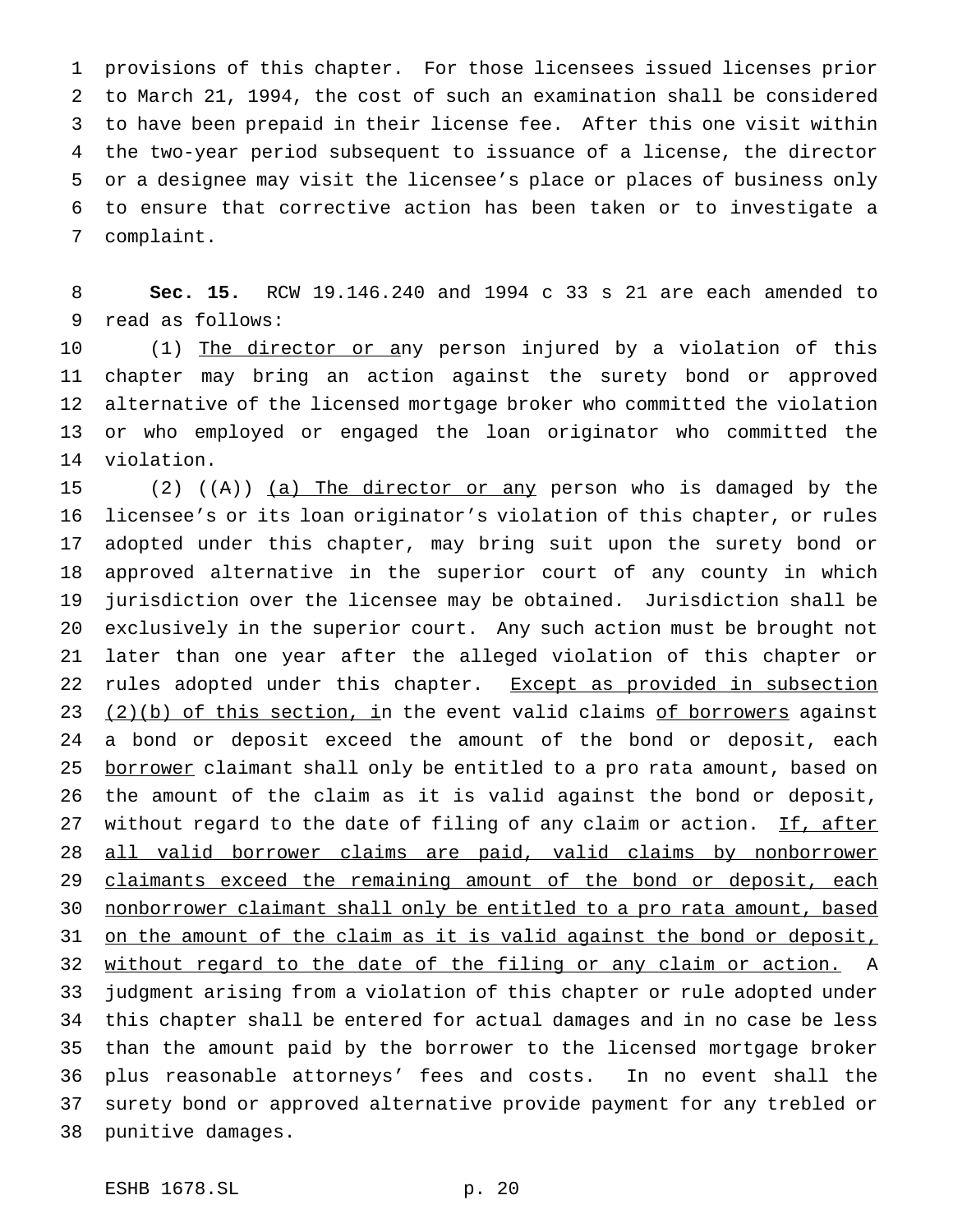(b) Borrowers shall be given priority over the director and other persons in distributions in actions against the surety bond. The director and other third parties shall then be entitled to distribution to the extent of their claims as found valid against the remainder of the bond. In the case of claims made by any person or entity who is not a borrower, no final judgment may be entered prior to one hundred eighty days following the date the claim is filed. This provision 8 regarding priority shall not restrict the right of any claimant to file a claim within one year.

 (3) The remedies provided under this section are cumulative and nonexclusive and do not affect any other remedy available at law.

 **Sec. 16.** RCW 19.146.245 and 1994 c 33 s 22 are each amended to read as follows:

 A licensed mortgage broker is liable for any conduct violating this 15 chapter by the designated broker, a loan originator, or other licensed mortgage broker while employed or engaged by the licensed mortgage 17 broker. ((<del>In addition, a branch office manager is liable for any</del> conduct violating this chapter by a loan originator or other licensed 19 mortgage broker employed or engaged at the branch office.))

 **Sec. 17.** RCW 19.146.250 and 1993 c 468 s 16 are each amended to read as follows:

 No license issued under the provisions of this chapter shall authorize any person other than the person to whom it is issued to do any act by virtue thereof nor to operate in any other manner than under his or her own name except:

 (1) A licensed mortgage broker may operate or advertise under a name other than the one under which the license is issued by obtaining the written consent of the director to do so; and

 (2) A broker may establish one or more branch offices under a name or names different from that of the main office if the name or names are approved by the director, so long as each branch office is clearly 32 identified as a branch or division of the main office. ((No broker may 33 establish branch offices under more than three names.)) Both the name of the branch office and of the main office must clearly appear on the sign identifying the office, if any, and in any advertisement or on any letterhead of any stationery or any forms, or signs used by the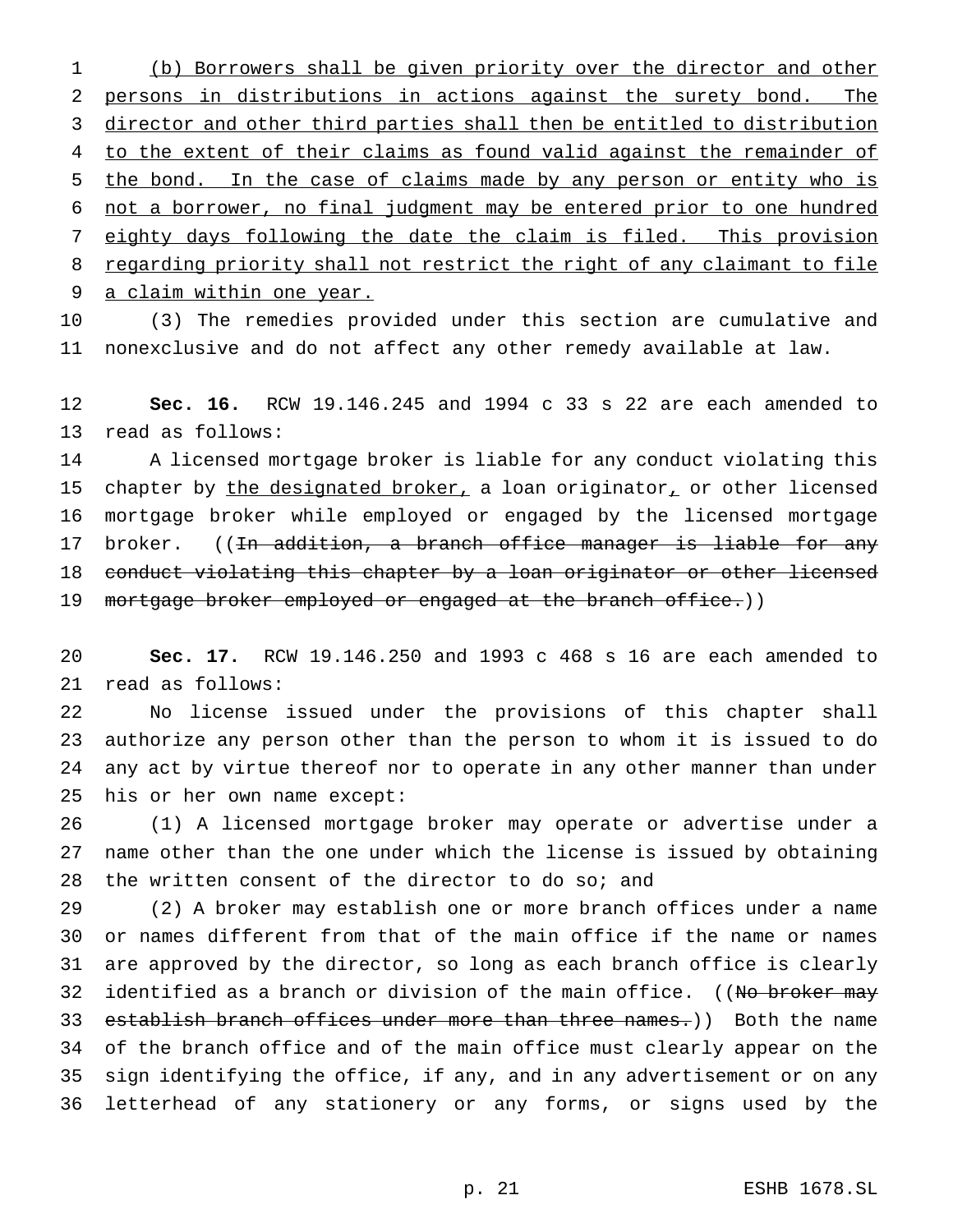mortgage firm on which either the name of the main or branch offices appears.

 **Sec. 18.** RCW 19.146.260 and 1994 c 33 s 23 are each amended to read as follows:

 ((Every licensed mortgage broker must have and maintain an office 6 in this state, or within thirty miles of the border of this state, accessible to the public and which shall serve as his or her office for 8 the transaction of business. The broker's license must be prominently 9 displayed.)) Every licensed mortgage broker that does not maintain a physical office within the state must maintain a registered agent within the state to receive service of any lawful process in any judicial or administrative noncriminal suit, action, or proceeding against the licensed mortgage broker which arises under this chapter or any rule or order under this chapter, with the same force and validity as if served personally on the licensed mortgage broker. Service upon the registered agent shall not be effective unless the plaintiff, who may be the director in a suit, action, or proceeding instituted by him or her, no later than the next business day sends notice of the service and a copy of the process by registered mail to the defendant or respondent at the last address of the respondent or defendant on file 21 with the director. In any judicial action, suit, or proceeding arising 22 under this chapter or any rule or order adopted under this chapter 23 between the department or director and a licensed mortgage broker who does not maintain a physical office in this state, venue shall be 25 exclusively in the superior court of the Thurston county.

 **Sec. 19.** RCW 19.146.265 and 1994 c 33 s 24 are each amended to read as follows:

 A licensed mortgage broker may apply to the director for authority to establish one or more branch offices under the same or different name as the main office upon the payment of a fee as prescribed by the 31 director by rule. Provided that the applicant is in good standing with 32 the department, as defined in rule by the director, the director shall 33 promptly issue a duplicate license for each of the branch offices showing the location of the main office and the particular branch. Each duplicate license shall be prominently displayed in the office for 36 which it is issued. ((<del>Each branch office shall be required to have a</del>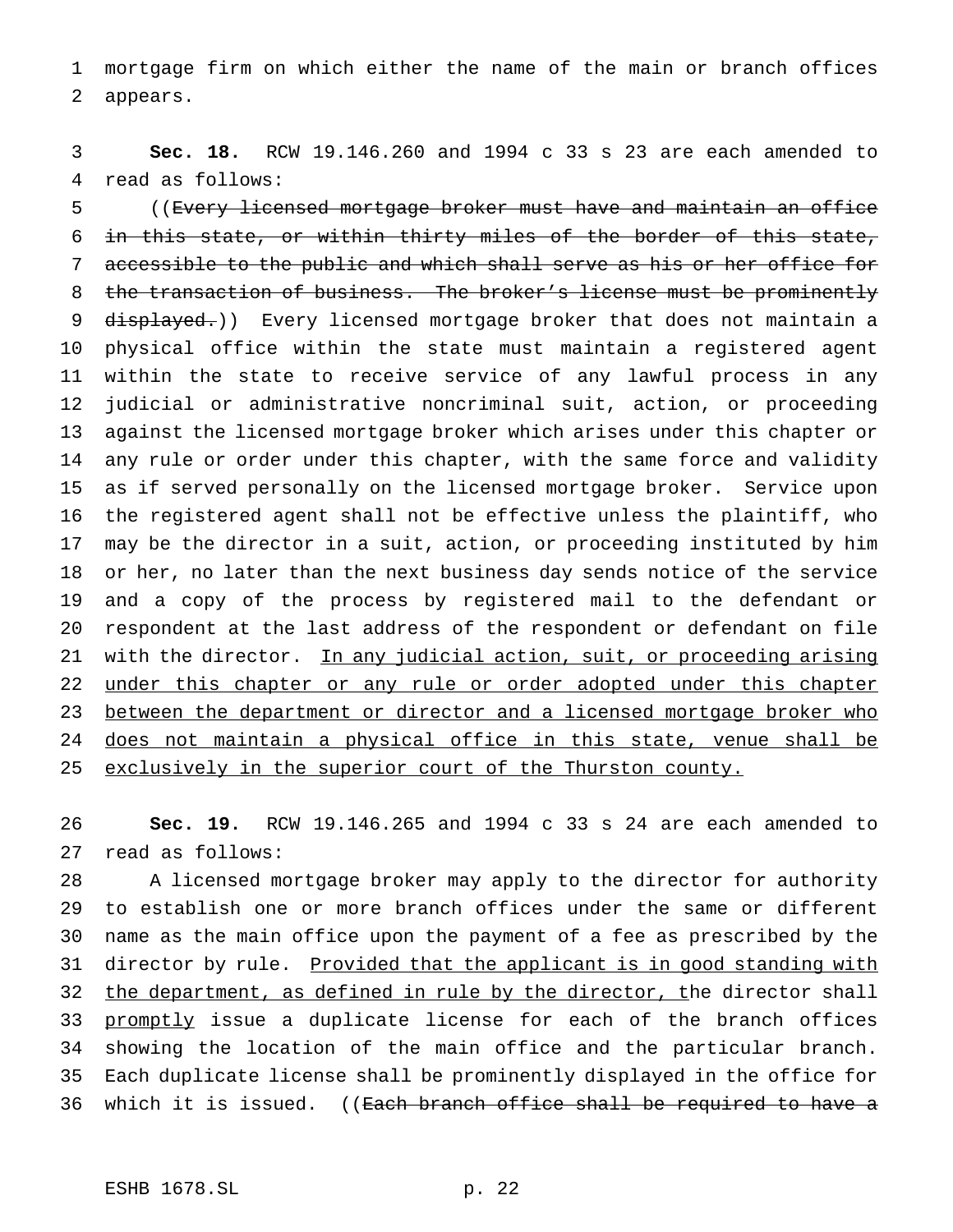branch manager who meets the experience and educational requirements

2 for branch managers as established by rule of the director.)

 **Sec. 20.** RCW 19.146.280 and 1994 c 33 s 26 are each amended to read as follows:

 (1) There is established the mortgage brokerage commission consisting of five commission members who shall act in an advisory capacity to the director on mortgage brokerage issues.

 (2) The director shall appoint the members of the commission, weighing the recommendations from professional organizations representing mortgage brokers. At least three of the commission 11 members shall be mortgage brokers ((required to apply for a mortgage 12 brokers license)) licensed under this chapter and at least one shall be exempt from licensure under RCW 19.146.020(1)(f). No commission member shall be appointed who has had less than five years' experience in the business of residential mortgage lending. In addition, the director or a designee shall serve as an ex officio, nonvoting member of the commission. Voting members of the commission shall serve for two-year terms with three of the initial commission members serving one-year terms. The department shall provide staff support to the commission. 20 (3) The commission may establish a code of conduct for its members. Any commissioner may bring a motion before the commission to remove a commissioner for failing to conduct themselves in a manner consistent 23 with the code of conduct. The motion shall be in the form of a recommendation to the director to dismiss a specific commissioner and 25 shall enumerate causes for doing so. The commissioner in question 26 shall recuse himself or herself from voting on any such motion. Any 27 such motion must be approved unanimously by the remaining four commissioners. Approved motions shall be immediately transmitted to the director for review and action.

 (4) Members of the commission shall be reimbursed for their travel expenses incurred in carrying out the provisions of this chapter in accordance with RCW 43.03.050 and 43.03.060. All costs and expenses associated with the commission shall be paid from the banking examination fund, unless the consumer services account is created as a dedicated, nonappropriated account, in which case all costs and expenses shall be paid from the consumer services account.

 $((4+))$  (5) The commission shall advise the director on the characteristics and needs of the mortgage brokerage profession.